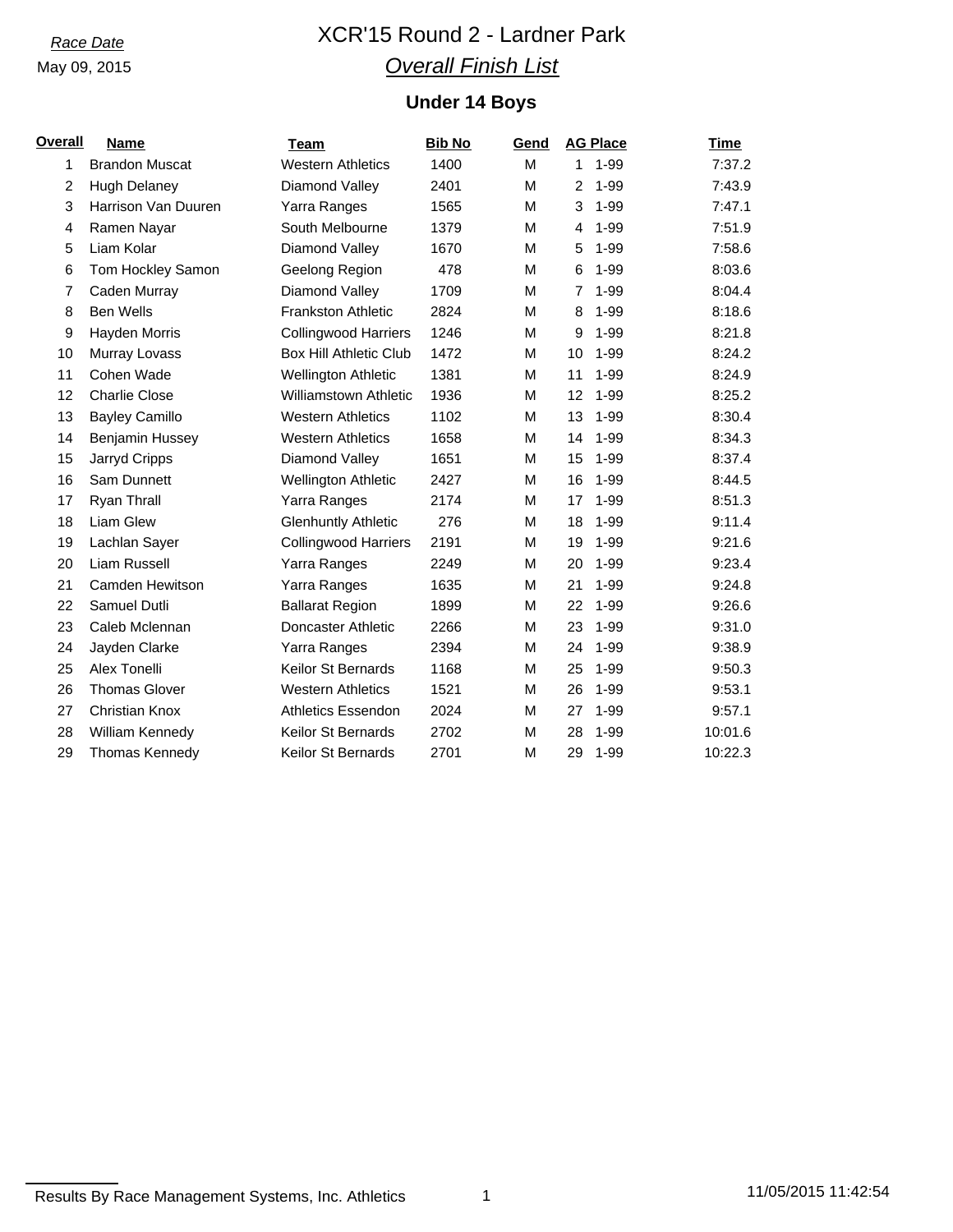# *Race Date* XCR'15 Round 2 - Lardner Park *Overall Finish List*

## **Under 14 Girls**

| <u>Overall</u> | Name                  | Team                          | <b>Bib No</b> | Gend | <b>AG Place</b> |          | <u>Time</u> |
|----------------|-----------------------|-------------------------------|---------------|------|-----------------|----------|-------------|
| 1              | Molly McCarthy        | <b>Box Hill Athletic Club</b> | 2199          | F    | 1               | $1 - 99$ | 7:53.9      |
| $\overline{2}$ | Ruby Dixon            | Yarra Ranges                  | 2086          | F    | 2               | $1 - 99$ | 8:03.9      |
| 3              | Amy Canavan           | <b>Ballarat Region</b>        | 465           | F    | 3               | $1 - 99$ | 8:09.3      |
| 4              | Georgia Muller        | <b>Western Athletics</b>      | 1961          | F    | 4               | $1 - 99$ | 8:23.3      |
| 5              | Lucy Leutchford       | <b>Collingwood Harriers</b>   | 1385          | F    | 5               | $1 - 99$ | 8:33.8      |
| 6              | Genevieve O'Brien     | <b>Glenhuntly Athletic</b>    | 2004          | F    | 6               | $1 - 99$ | 8:34.5      |
| 7              | Ella Clydesdale       | <b>Wellington Athletic</b>    | 2083          | F    | 7               | $1 - 99$ | 8:48.2      |
| 8              | Ellen O'Brien         | <b>Wellington Athletic</b>    | 1592          | F    | 8               | $1 - 99$ | 9:23.3      |
| 9              | Ellie Mckenzie        | <b>Collingwood Harriers</b>   | 2842          | F    | 9               | $1 - 99$ | 9:28.9      |
| 10             | Ashley Tonelli        | Keilor St Bernards            | 1169          | F    | 10              | $1 - 99$ | 9:30.0      |
| 11             | Saffi Kiellerup       | Knox Athletic Club            | 1719          | F    | 11              | $1 - 99$ | 9:37.2      |
| 12             | Zoe Cornell           | <b>Collingwood Harriers</b>   | 1114          | F    | 12 <sup>°</sup> | $1 - 99$ | 9:39.5      |
| 13             | Tansy Robinson        | Williamstown Athletic         | 2738          | F    | 13              | $1 - 99$ | 9:56.6      |
| 14             | Olivia Henry          | Ringwood Athletic             | 2421          | F    | 14              | $1 - 99$ | 9:57.7      |
| 15             | Rachel Evans          | <b>Western Athletics</b>      | 2470          | F    | 15              | $1 - 99$ | 10:01.7     |
| 16             | Rachel Aitken         | <b>South Coast Athletics</b>  | 1541          | F    | 16              | $1 - 99$ | 10:06.6     |
| 17             | Grace O'Brien         | Wellington Athletic           | 1593          | F    | 17              | $1 - 99$ | 10:22.0     |
| 18             | <b>Elsie Clifford</b> | Diamond Valley                | 1811          | F    | 18              | 1-99     | 11:07.0     |

Results By Race Management Systems, Inc. Athletics 2 11/05/2015 11:42:54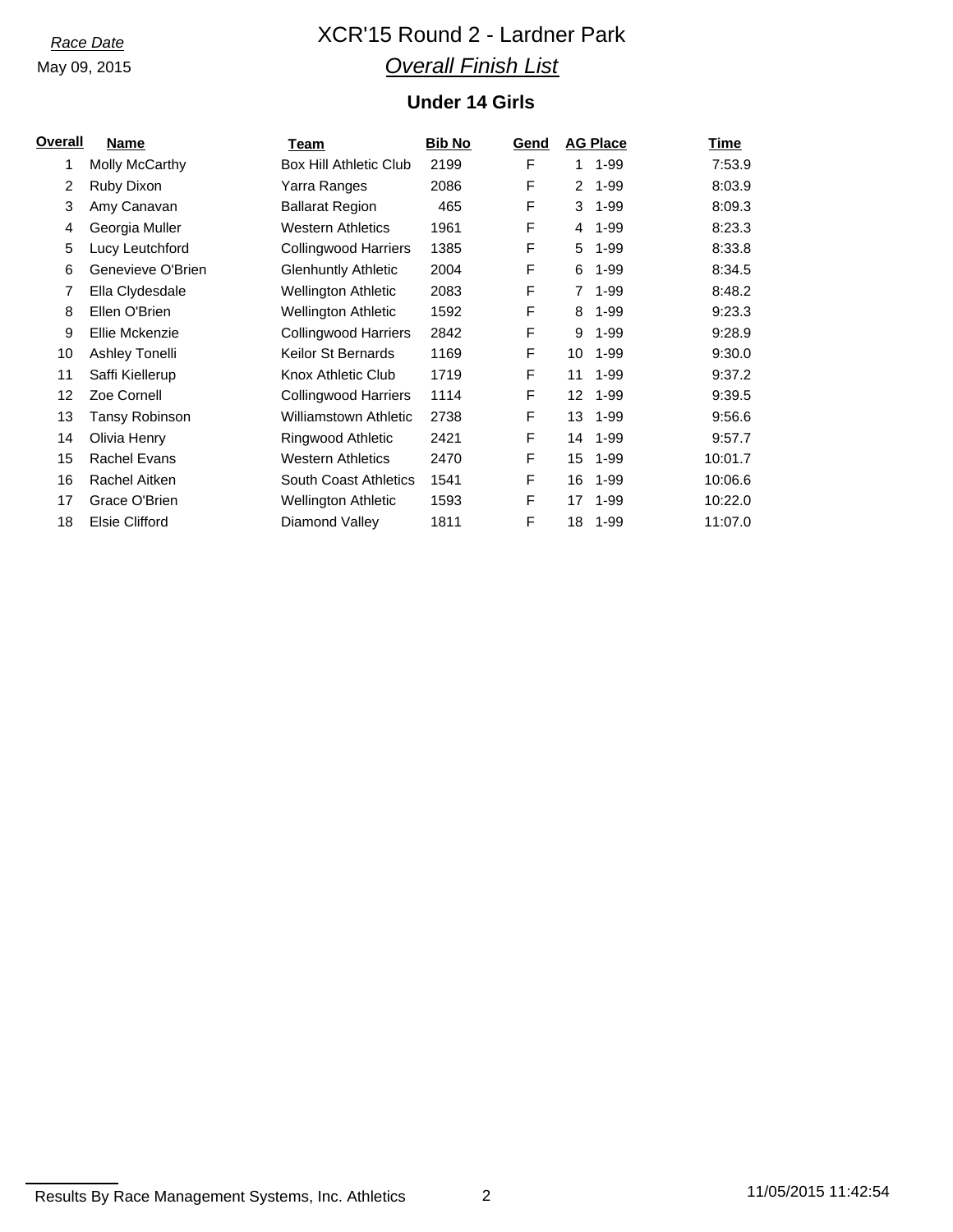# *Race Date* XCR'15 Round 2 - Lardner Park *Overall Finish List*

## **Under 18 Boys**

| <b>Overall</b> | <b>Name</b>             | <b>Team</b>                  | <b>Bib No</b> | Gend | <b>Time</b> |
|----------------|-------------------------|------------------------------|---------------|------|-------------|
| $\mathbf{1}$   | Cassidy Shaw            | Geelong Region               | 1491          | M    | 13:38.0     |
| $\overline{2}$ | Callen Goldsmith        | Mornington Peninsula         | 1765          | M    | 13:43.1     |
| 3              | <b>Samuel Toll</b>      | <b>Glenhuntly Athletic</b>   | 1280          | М    | 13:47.9     |
| 4              | <b>Patrick Matthews</b> | Keilor St Bernards           | 1827          | M    | 13:59.5     |
| 5              | Cody Shanahan           | <b>Western Athletics</b>     | 1402          | М    | 14:02.3     |
| 6              | Jacques Verstraten      | Geelong Region               | 2196          | M    | 14:08.4     |
| $\overline{7}$ | Luke Burns              | Frankston Athletic           | 2579          | M    | 14:13.5     |
| 8              | Jaryd Clifford          | Diamond Valley               | 189           | M    | 14:15.1     |
| 9              | Ryhan Thomas            | <b>Williamstown Athletic</b> | 200           | M    | 14:16.6     |
| 10             | <b>Edward Beischer</b>  | <b>South Coast Athletics</b> | 442           | М    | 14:25.5     |
| 11             | <b>Ben White</b>        | <b>Collingwood Harriers</b>  | 2408          | М    | 14:32.3     |
| 12             | Damian Hughes           | Keilor St Bernards           | 1514          | M    | 14:33.8     |
| 13             | William Ockenden        | <b>Glenhuntly Athletic</b>   | 1487          | М    | 14:35.0     |
| 14             | Dale Carroll            | Collingwood Harriers         | 1066          | М    | 14:35.3     |
| 15             | Alexander Ritchie       | Box Hill Athletic Club       | 1173          | M    | 14:40.7     |
| 16             | <b>Jarrod Woods</b>     | Diamond Valley               | 135           | М    | 14:44.4     |
| 17             | Tom Hall                | <b>Collingwood Harriers</b>  | 1507          | М    | 15:11.2     |
| 18             | Thomas Rebesco          | <b>Western Athletics</b>     | 1136          | М    | 15:11.5     |
| 19             | Jeremy Fraser           | Mornington Peninsula         | 1333          | М    | 15:13.4     |
| 20             | Muse Tesema             | <b>Athletics Essendon</b>    | 1083          | М    | 15:17.6     |
| 21             | Mitchell Couper         | <b>Mentone Athletic Club</b> | 1690          | м    | 15:29.0     |
| 22             | Matthew Schaumberg      | <b>Western Athletics</b>     | 1523          | М    | 15:32.3     |
| 23             | <b>Mason Scott</b>      | <b>Athletics Essendon</b>    | 1081          | М    | 15:41.8     |
| 24             | Jake Champion           | Diamond Valley               | 1418          | М    | 15:46.4     |
| 25             | Luke Mccarthy           | <b>Glenhuntly Athletic</b>   | 1812          | М    | 15:49.0     |
| 26             | Joel Duffy              | <b>Ballarat Region</b>       | 1199          | м    | 15:51.7     |
| 27             | Lachlan White           | <b>Collingwood Harriers</b>  | 2410          | М    | 15:57.6     |
| 28             | <b>Hayelom Dawit</b>    | <b>Athletics Essendon</b>    | 2022          | М    | 16:03.3     |
| 29             | Zach Mottram            | <b>Athletics Essendon</b>    | 1583          | М    | 16:05.8     |
| 30             | Kaleb Laker             | <b>Keilor St Bernards</b>    | 1394          | М    | 16:08.3     |
| 31             | Lachlan Herd            | Casey Cardinia               | 2715          | M    | 16:16.2     |
| 32             | Joshua Minns            | Invitational                 | 7953          | М    | 17:00.4     |
| 33             | Jonas Wilson            | Knox Athletic Club           | 1840          | М    | 17:27.2     |
| 34             | Ayrton Redmore          | <b>Western Athletics</b>     | 1751          | М    | 18:00.9     |
| 35             | Nicholas Spiteri        | <b>Athletics Waverley</b>    | 1482          | M    | 20:10.4     |
| 36             | <b>Spiros Orfanos</b>   | <b>Collingwood Harriers</b>  | 1753          | М    | 20:47.3     |

Results By Race Management Systems, Inc. Athletics 1 12/05/2015 11:26:09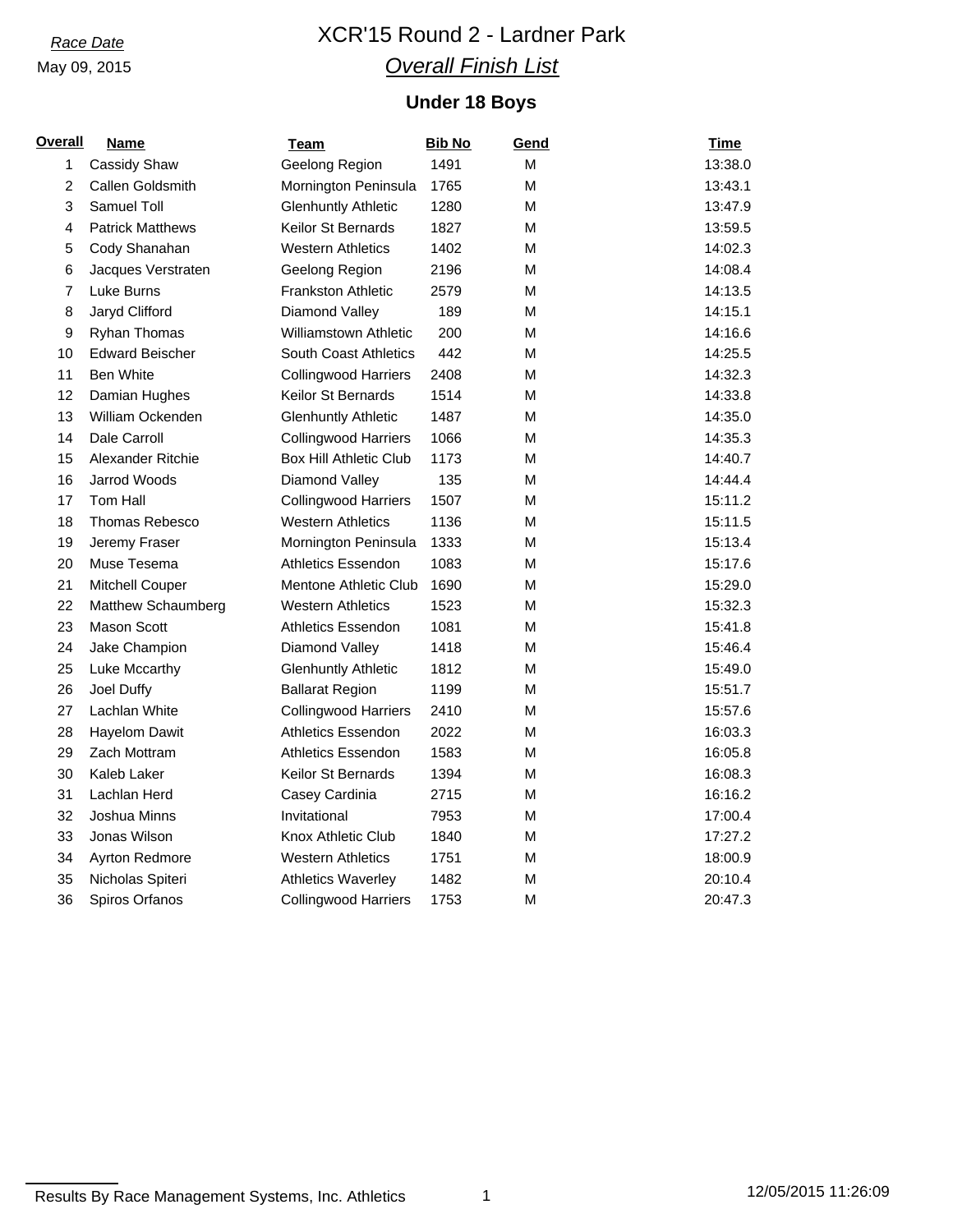# *Race Date* XCR'15 Round 2 - Lardner Park *Overall Finish List*

## **Under 20 Men**

| <b>Overall</b> | <b>Name</b>               | <b>Team</b>                   | <b>Bib No</b> | Gend | <b>Time</b> |
|----------------|---------------------------|-------------------------------|---------------|------|-------------|
| 1              | Isaac Hockey              | Geelong Region                | 407           | M    | 13:16.7     |
| 2              | Ben Kelly                 | <b>Glenhuntly Athletic</b>    | 102           | M    | 13:20.7     |
| 3              | Nathan Percy              | Knox Athletic Club            | 117           | М    | 13:30.1     |
| $\overline{4}$ | Tim Logan                 | Diamond Valley                | 1860          | М    | 13:31.9     |
| 5              | Ryan Patterson            | Knox Athletic Club            | 98            | M    | 13:35.8     |
| 6              | Noah Deubel               | Knox Athletic Club            | 1420          | M    | 13:41.0     |
| 7              | Liam Cashin               | <b>Western Athletics</b>      | 1058          | Μ    | 13:46.5     |
| 8              | Jack Bullock              | <b>Glenhuntly Athletic</b>    | 1271          | M    | 13:48.0     |
| 9              | Lachlan Barber            | Geelong Region                | 113           | М    | 13:54.9     |
| 10             | Lochlan Lyness            | <b>Western Athletics</b>      | 1119          | М    | 13:55.7     |
| 11             | Shaun Walton              | <b>Frankston Athletic</b>     | 1807          | M    | 14:03.6     |
| 12             | <b>Alastair Christy</b>   | <b>Knox Athletic Club</b>     | 2067          | M    | 14:07.3     |
| 13             | Jesse Fullerton           | <b>Ballarat Region</b>        | 410           | M    | 14:12.6     |
| 14             | Michael Kernahan          | Mentone Athletic Club         | 1889          | М    | 14:14.5     |
| 15             | Nicholas Thomas           | <b>Athletics Waverley</b>     | 2011          | М    | 14:19.2     |
| 16             | <b>Frederick Smithers</b> | <b>Melbourne University</b>   | 2464          | М    | 14:20.7     |
| 17             | <b>Matthew Newton</b>     | <b>Collingwood Harriers</b>   | 2497          | M    | 14:21.0     |
| 18             | Nathan Pearce             | <b>Western Athletics</b>      | 116           | М    | 14:33.9     |
| 19             | Eddie Wilson              | Knox Athletic Club            | 2132          | M    | 14:52.9     |
| 20             | James Wrout               | <b>Athletics Essendon</b>     | 2134          | М    | 15:01.1     |
| 21             | Henry Kiellerup           | Knox Athletic Club            | 1718          | м    | 15:06.2     |
| 22             | <b>Riley Kane</b>         | <b>Williamstown Athletic</b>  | 1942          | M    | 15:09.8     |
| 23             | Luke Kidgell              | Diamond Valley                | 2473          | Μ    | 15:14.8     |
| 24             | Alan Vernal               | <b>Athletics Nunawading</b>   | 1611          | М    | 15:18.4     |
| 25             | Indiana Cooper            | <b>Western Athletics</b>      | 2766          | М    | 15:31.7     |
| 26             | <b>Matthew Christy</b>    | Knox Athletic Club            | 2073          | М    | 15:33.7     |
| 27             | Jordan Minter             | <b>Collingwood Harriers</b>   | 2028          | М    | 15:53.7     |
| 28             | <b>Troy Mcgill</b>        | Mornington Peninsula          | 148           | М    | 15:57.0     |
| 29             | Declan Murphy             | <b>Glenhuntly Athletic</b>    | 2027          | M    | 16:05.8     |
| 30             | Daniel Broadbridge        | Wellington Athletic           | 2722          | Μ    | 16:21.7     |
| 31             | Daniel Sheridan           | Knox Athletic Club            | 1838          | М    | 16:52.3     |
| 32             | Carlos Norman             | <b>Box Hill Athletic Club</b> | 1441          | M    | 18:24.9     |

Results By Race Management Systems, Inc. Athletics 2 12/05/2015 11:26:09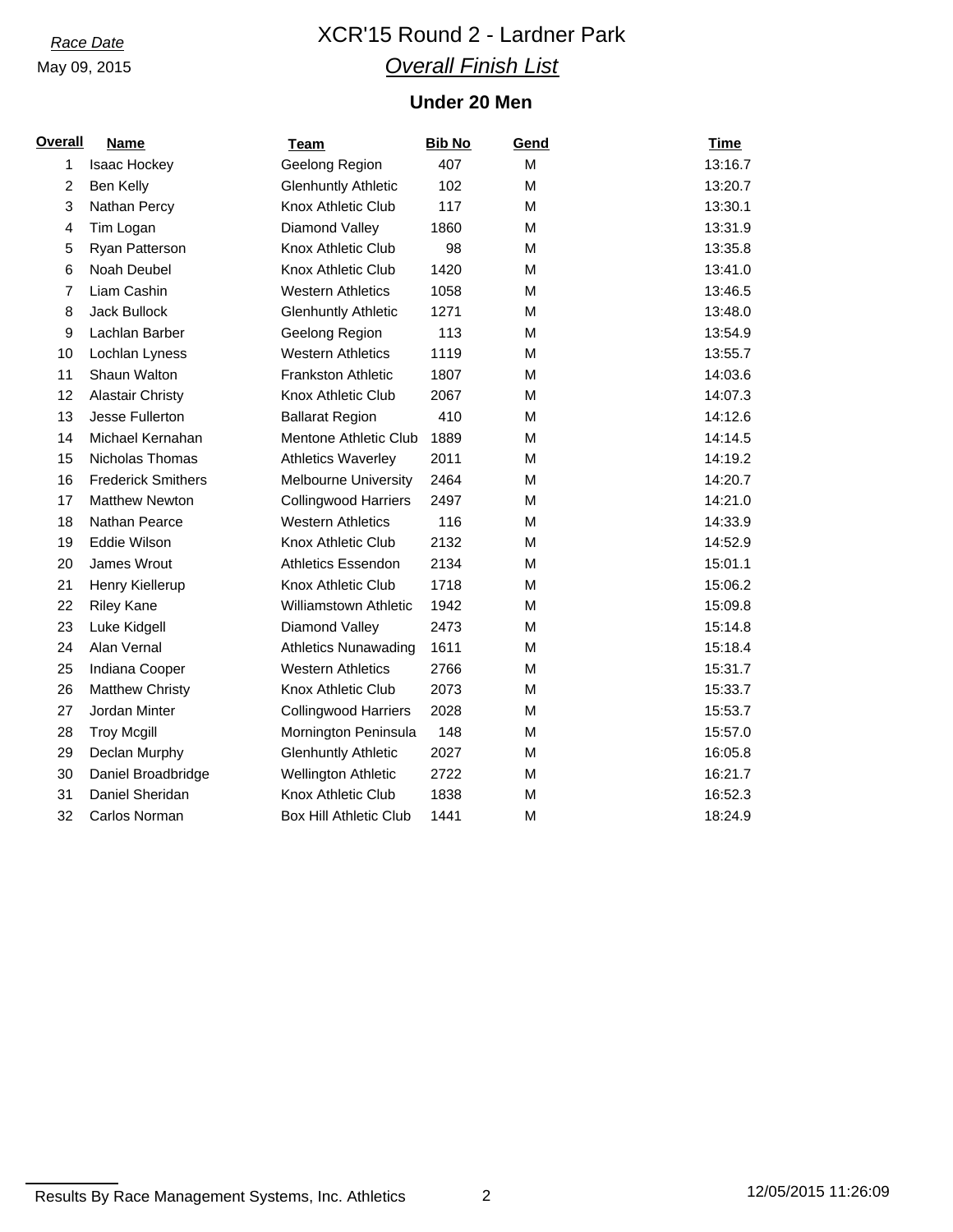# *Race Date* XCR'15 Round 2 - Lardner Park *Overall Finish List*

## **Under 16 Boys**

| <u>Overall</u> | <u>Name</u>            | <b>Team</b>                  | <b>Bib No</b> | Gend | <b>AG Place</b>          | <b>Time</b> |
|----------------|------------------------|------------------------------|---------------|------|--------------------------|-------------|
| 1              | Sam Williams           | <b>Ballarat Region</b>       | 459           | М    | $1 - 99$<br>$\mathbf{1}$ | 11:06.1     |
| 2              | George Lancaster       | <b>Wellington Athletic</b>   | 1350          | М    | 2<br>$1 - 99$            | 11:11.1     |
| 3              | James Laven            | Yarra Ranges                 | 187           | М    | 3<br>$1 - 99$            | 11:15.2     |
| 4              | Nicholas Fidler        | <b>Ballarat Region</b>       | 457           | М    | $1 - 99$<br>4            | 11:16.8     |
| 5              | <b>Brent Camilleri</b> | Diamond Valley               | 1663          | М    | $1 - 99$<br>5            | 11:20.3     |
| 6              | Jasper Pickering       | <b>Glenhuntly Athletic</b>   | 1352          | М    | $1 - 99$<br>6            | 11:36.9     |
| $\overline{7}$ | Ky Davies              | Mornington Peninsula         | 2831          | М    | 1-99<br>7                | 11:41.8     |
| 8              | Ethan Anthony          | Mornington Peninsula         | 1234          | М    | 8<br>$1 - 99$            | 11:48.3     |
| 9              | Matthew Hussey         | <b>Western Athletics</b>     | 222           | М    | 9<br>$1 - 99$            | 11:53.8     |
| 10             | <b>Riley Evans</b>     | <b>Traralgon Harriers</b>    | 2343          | М    | 10<br>$1 - 99$           | 11:53.8     |
| 11             | Liam Halloran          | <b>Glenhuntly Athletic</b>   | 1252          | M    | 11<br>$1 - 99$           | 11:56.0     |
| 12             | Daniel Ballan          | <b>Athletics Nunawading</b>  | 2840          | М    | $1 - 99$<br>12           | 11:59.8     |
| 13             | <b>Tynan Mims</b>      | Yarra Ranges                 | 1476          | М    | $1 - 99$<br>13           | 12:00.1     |
| 14             | Justin Bleicher        | <b>Ballarat Region</b>       | 1328          | М    | $1 - 99$<br>14           | 12:01.0     |
| 15             | William Pentland       | Ringwood Athletic            | 2222          | М    | 15<br>$1 - 99$           | 12:07.9     |
| 16             | Alex Race-Stelling     | Wodonga Athletic             | 2744          | М    | $1 - 99$<br>16           | 12:08.3     |
| 17             | Benjamin Beischer      | <b>South Coast Athletics</b> | 2434          | Μ    | $1 - 99$<br>17           | 12:09.0     |
| 18             | James Burren           | Knox Athletic Club           | 2234          | Μ    | $1 - 99$<br>18           | 12:17.1     |
| 19             | <b>Bailey Sharp</b>    | <b>Western Athletics</b>     | 1366          | М    | 19<br>$1 - 99$           | 12:17.6     |
| 20             | Oliver Loughan         | Geelong Region               | 1331          | M    | 20<br>$1 - 99$           | 12:34.9     |
| 21             | Jackson Glover         | <b>Western Athletics</b>     | 1518          | М    | 21<br>$1 - 99$           | 12:42.6     |
| 22             | Joel Woods             | Diamond Valley               | 1920          | М    | 22<br>$1 - 99$           | 12:45.6     |
| 23             | Hunter Lipscomb        | South Coast Athletics        | 2167          | М    | 23<br>$1 - 99$           | 12:57.5     |
| 24             | Daniel Bodilly         | <b>Coburg Harriers</b>       | 1483          | М    | 24<br>$1 - 99$           | 12:59.8     |
| 25             | Benjamin Mckenzie      | Diamond Valley               | 1800          | М    | 25<br>$1 - 99$           | 13:09.8     |
| 26             | Tom Ryan               | Casey Cardinia               | 1041          | M    | 26<br>$1 - 99$           | 13:11.5     |
| 27             | Izaak Long             | <b>Keilor St Bernards</b>    | 1488          | М    | $1 - 99$<br>27           | 13:16.2     |
| 28             | Jack Sayer             | <b>Collingwood Harriers</b>  | 2189          | М    | $1 - 99$<br>28           | 13:20.1     |
| 29             | Benjamin Egan          | Diamond Valley               | 1804          | М    | $1 - 99$<br>29           | 13:31.6     |
| 30             | <b>Tobias Evans</b>    | <b>Western Athletics</b>     | 2826          | M    | $1 - 99$<br>30           | 13:33.7     |
| 31             | Adam Tennant           | <b>St Stephens Harriers</b>  | 2771          | M    | $1 - 99$<br>31           | 13:46.3     |
| 32             | <b>Blake Barnes</b>    | Diamond Valley               | 2138          | М    | $1 - 99$<br>32           | 13:51.1     |
| 33             | Joshua Hawkes          | <b>Ballarat Region</b>       | 1237          | М    | 33<br>$1 - 99$           | 13:53.1     |
| 34             | Daniel Spiteri         | <b>Athletics Waverley</b>    | 1480          | М    | $1 - 99$<br>34           | 14:07.4     |
| 35             | James Deasy            | Keilor St Bernards           | 1549          | М    | $1 - 99$<br>35           | 14:09.2     |
| 36             | Niklaus Petersen       | <b>St Stephens Harriers</b>  | 1757          | М    | $1 - 99$<br>36           | 14:33.7     |
| 37             | Dominic Sykes          | Keilor St Bernards           | 1347          | M    | $1 - 99$<br>37           | 14:35.3     |
| 38             | <b>Beau Sciberras</b>  | <b>Glenhuntly Athletic</b>   | 1231          | M    | $1 - 99$<br>38           | 14:40.3     |

Results By Race Management Systems, Inc. Athletics 1 14/05/2015 11:43:56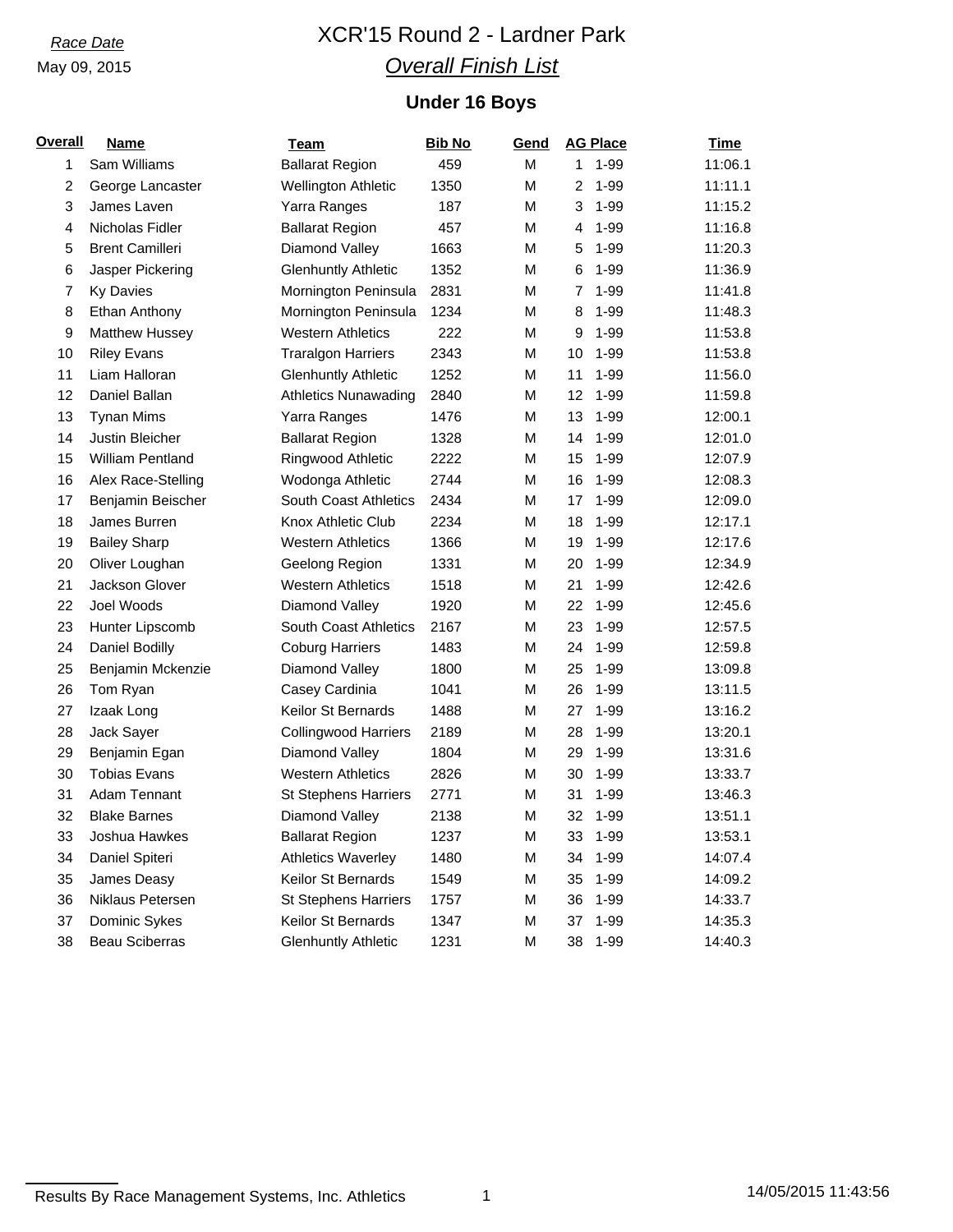# *Race Date* XCR'15 Round 2 - Lardner Park *Overall Finish List*

## **Under 16 Girls**

| <b>Overall</b> | <b>Name</b>              | <b>Team</b>                   | <b>Bib No</b> | <u>Gend</u> | <b>AG Place</b> | <b>Time</b> |
|----------------|--------------------------|-------------------------------|---------------|-------------|-----------------|-------------|
| 1              | Abbey Caldwell           | Doncaster Athletic            | 207           | F           | $1 - 99$<br>1   | 12:11.4     |
| $\overline{c}$ | Heidi Demeo              | Geelong Region                | 450           | F           | $1 - 99$<br>2   | 12:20.9     |
| 3              | Amy Cornell              | <b>Collingwood Harriers</b>   | 1113          | F           | $1 - 99$<br>3   | 12:31.5     |
| 4              | <b>Allison Rogers</b>    | Athletics Essendon            | 1929          | F           | $1 - 99$<br>4   | 12:36.6     |
| 5              | Georgia Quick            | Geelong Region                | 448           | F           | $1 - 99$<br>5   | 12:39.1     |
| 6              | Olivia Hobbs             | Geelong Region                | 1240          | F           | $1 - 99$<br>6   | 12:50.3     |
| $\overline{7}$ | Tahlee Vanroosmalen      | <b>Ballarat Region</b>        | 460           | F           | $1 - 99$<br>7   | 12:51.2     |
| 8              | <b>Emma Files</b>        | Athletics Essendon            | 1164          | F           | $1 - 99$<br>8   | 12:51.3     |
| 9              | Alyssa Bearzi            | <b>Williamstown Athletic</b>  | 2039          | F           | 9<br>$1 - 99$   | 12:54.2     |
| 10             | Amy Atkinson             | <b>Box Hill Athletic Club</b> | 1037          | F           | 10<br>$1 - 99$  | 12:56.6     |
| 11             | Sophie Mcminimee         | <b>Western Athletics</b>      | 1439          | F           | 11<br>$1 - 99$  | 13:00.6     |
| 12             | Tamsyn Lovass            | <b>Box Hill Athletic Club</b> | 1473          | $\mathsf F$ | 12<br>$1 - 99$  | 13:01.2     |
| 13             | Rebecca Waters           | Geelong Region                | 1142          | F           | 13<br>$1 - 99$  | 13:02.2     |
| 14             | <b>Molly Gallagher</b>   | <b>Athletics Essendon</b>     | 1816          | F           | $1 - 99$<br>14  | 13:06.4     |
| 15             | <b>Emily Mizis</b>       | <b>Athletics Essendon</b>     | 1818          | F           | 15<br>$1 - 99$  | 13:21.8     |
| 16             | <b>Brooke Mullins</b>    | Yarra Ranges                  | 2158          | F           | $1 - 99$<br>16  | 13:29.0     |
| 17             | Amelia Dunnett           | Wellington Athletic           | 2426          | F           | $1 - 99$<br>17  | 13:32.1     |
| 18             | Lily Thompson            | Yarra Ranges                  | 2250          | F           | $1 - 99$<br>18  | 13:32.8     |
| 19             | Jennifer Mendes          | <b>Athletics Essendon</b>     | 190           | F           | $1 - 99$<br>19  | 13:43.1     |
| 20             | Alyssa Waugh             | <b>Wellington Athletic</b>    | 464           | F           | 20<br>$1 - 99$  | 13:48.0     |
| 21             | Anna Musker              | Doncaster Athletic            | 2520          | F           | $1 - 99$<br>21  | 13:53.7     |
| 22             | Eliza Clarke             | Diamond Valley                | 184           | F           | $1 - 99$<br>22  | 13:56.4     |
| 23             | Matisse Lazzari          | Casey Cardinia                | 1267          | F           | $1 - 99$<br>23  | 13:59.4     |
| 24             | <b>Caitlin Hinds</b>     | Sandringham Athletic          | 1883          | F           | $1 - 99$<br>24  | 14:14.0     |
| 25             | <b>Molly Butler</b>      | <b>Mentone Athletic Club</b>  | 1686          | F           | $1 - 99$<br>25  | 14:25.8     |
| 26             | Lana Mooney              | Ringwood Athletic             | 1069          | F           | $1 - 99$<br>26  | 14:29.8     |
| 27             | Emma Stankic             | <b>Western Athletics</b>      | 2224          | F           | $1 - 99$<br>27  | 14:34.5     |
| 28             | Emma Newton              | <b>Collingwood Harriers</b>   | 2496          | F           | $1 - 99$<br>28  | 15:13.2     |
| 29             | Alana Barnes             | Diamond Valley                | 2136          | F           | $1 - 99$<br>29  | 15:30.0     |
| 30             | Sarah Duncan             | Knox Athletic Club            | 1103          | F           | $1 - 99$<br>30  | 15:42.6     |
| 31             | <b>Justine Muscat</b>    | <b>Western Athletics</b>      | 1401          | F           | $1 - 99$<br>31  | 15:46.1     |
| 32             | Rachel O'Brien           | <b>Wellington Athletic</b>    | 1595          | F           | $1 - 99$<br>32  | 15:50.8     |
| 33             | Emily Woods              | Diamond Valley                | 1919          | F           | $1 - 99$<br>33  | 16:33.1     |
| 34             | <b>Rhiannon Matthews</b> | Keilor St Bernards            | 1828          | $\mathsf F$ | $1 - 99$<br>34  | 16:39.6     |
| 35             | Lee Taylor               | Yarra Ranges                  | 2188          | F           | 35<br>$1 - 99$  | 18:28.6     |
| 36             | Casie Ford               | <b>Richmond Harriers</b>      | 2786          | F           | 36<br>$1 - 99$  | 18:34.1     |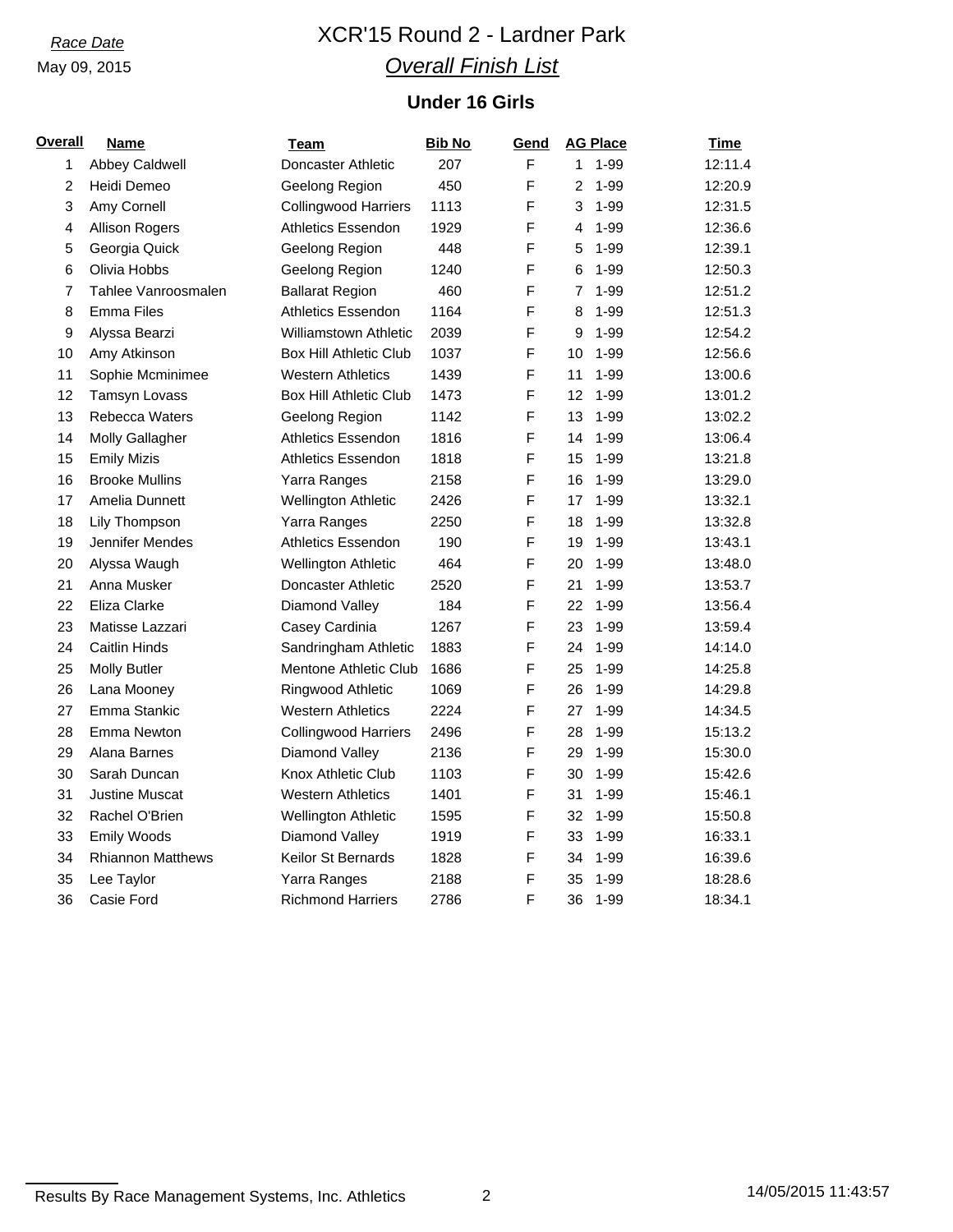# *Race Date* XCR'15 Round 2 - Lardner Park *Overall Finish List*

## **Under 18 Girls**

| <b>Overall</b> | <b>Name</b>               | Team                          | <b>Bib No</b> | Gend | <b>AG Place</b>            | Time    |
|----------------|---------------------------|-------------------------------|---------------|------|----------------------------|---------|
| 1              | Amelia Mazza-Downie       | <b>Athletics Essendon</b>     | 58            | F    | 1-99<br>$1 \quad$          | 11:30.8 |
| 2              | <b>Charlotte Bassett</b>  | Doncaster Athletic            | 127           | F    | $\overline{2}$<br>$1 - 99$ | 11:43.1 |
| 3              | Jesse Mayne               | Knox Athletic Club            | 1408          | F    | $1 - 99$<br>3              | 12:29.3 |
| 4              | Natalya Hall-Dekleva      | Geelong Region                | 433           | F    | $1 - 99$<br>4              | 12:41.5 |
| 5              | Katie Webb                | <b>Athletics Essendon</b>     | 1931          | F    | 1-99<br>5                  | 12:48.7 |
| 6              | Shania Murray             | Diamond Valley                | 173           | F    | $1 - 99$<br>6              | 12:55.2 |
| 7              | Corrin Demeo              | Geelong Region                | 56            | F    | $1 - 99$<br>7              | 12:59.4 |
| 8              | Lara Kolar                | Diamond Valley                | 1669          | F    | $1 - 99$<br>8              | 13:04.9 |
| 9              | Olivia Twining            | Yarra Ranges                  | 1922          | F    | 9<br>$1 - 99$              | 13:36.2 |
| 10             | Victoria Skaltsonis       | Knox Athletic Club            | 2009          | F    | 10<br>1-99                 | 13:37.7 |
| 11             | Jessica O'Keefe           | Doncaster Athletic            | 2793          | F    | $1 - 99$<br>11             | 13:43.6 |
| 12             | Sophie Fontaine           | <b>Gippsland Athletic</b>     | 2714          | F    | $1 - 99$<br>12             | 13:46.3 |
| 13             | Kaitlin Barr              | <b>Glenhuntly Athletic</b>    | 1740          | F    | $1 - 99$<br>13             | 13:57.8 |
| 14             | Genevieve Wah             | <b>Box Hill Athletic Club</b> | 1647          | F    | $1 - 99$<br>14             | 14:04.2 |
| 15             | Georgia Pearson           | <b>Wellington Athletic</b>    | 1148          | F    | 15<br>$1 - 99$             | 14:40.8 |
| 16             | <b>Charlotte McKenzie</b> | <b>Glenhuntly Athletic</b>    | 2313          | F    | $1 - 99$<br>16             | 14:45.5 |
| 17             | Amy Veenendaal            | Yarra Ranges                  | 2278          | F    | $1 - 99$<br>17             | 14:59.8 |
| 18             | Zoe Schwerkolt            | <b>Box Hill Athletic Club</b> | 2048          | F    | $1 - 99$<br>18             | 15:13.6 |
| 19             | Amanda Fontaine           | <b>Gippsland Athletic</b>     | 2698          | F    | 1-99<br>19                 | 15:15.3 |
| 20             | Morgan Costelloe          | Geelong Region                | 1853          | F    | $1 - 99$<br>20             | 15:36.6 |
| 21             | Jacinta Gullifer          | Knox Athletic Club            | 2845          | F    | 21<br>$1 - 99$             | 16:05.1 |
| 22             | Kezia Laker               | <b>Keilor St Bernards</b>     | 1395          | F    | $1 - 99$<br>22             | 16:14.1 |
| 23             | Morgan Hawkes             | <b>Frankston Athletic</b>     | 1205          | F    | 1-99<br>23                 | 16:25.8 |
| 24             | <b>Kate Abfalter</b>      | Keilor St Bernards            | 2657          | F    | 24<br>1-99                 | 16:39.7 |
| 25             | Alana Leonard             | <b>Western Athletics</b>      | 2392          | F    | $1 - 99$<br>25             | 16:54.4 |
| 26             | Isabella Ermacora         | <b>Collingwood Harriers</b>   | 2498          | F    | $1 - 99$<br>26             | 17:44.1 |
| 27             | Rebecca Wrout             | <b>Athletics Essendon</b>     | 2135          | F    | 27<br>$1 - 99$             | 17:54.3 |
| 28             | Laura Parsons             | Mentone Athletic Club         | 1698          | F    | $1 - 99$<br>28             | 18:04.1 |
| 29             | Kara Ashton- Fox          | <b>Athletics Nunawading</b>   | 1703          | F    | $1 - 99$<br>29             | 18:22.9 |
| 30             | Kirsten Walburg           | Doncaster Athletic            | 2106          | F    | 30<br>1-99                 | 18:56.0 |

Results By Race Management Systems, Inc. Athletics 3 14/05/2015 11:43:57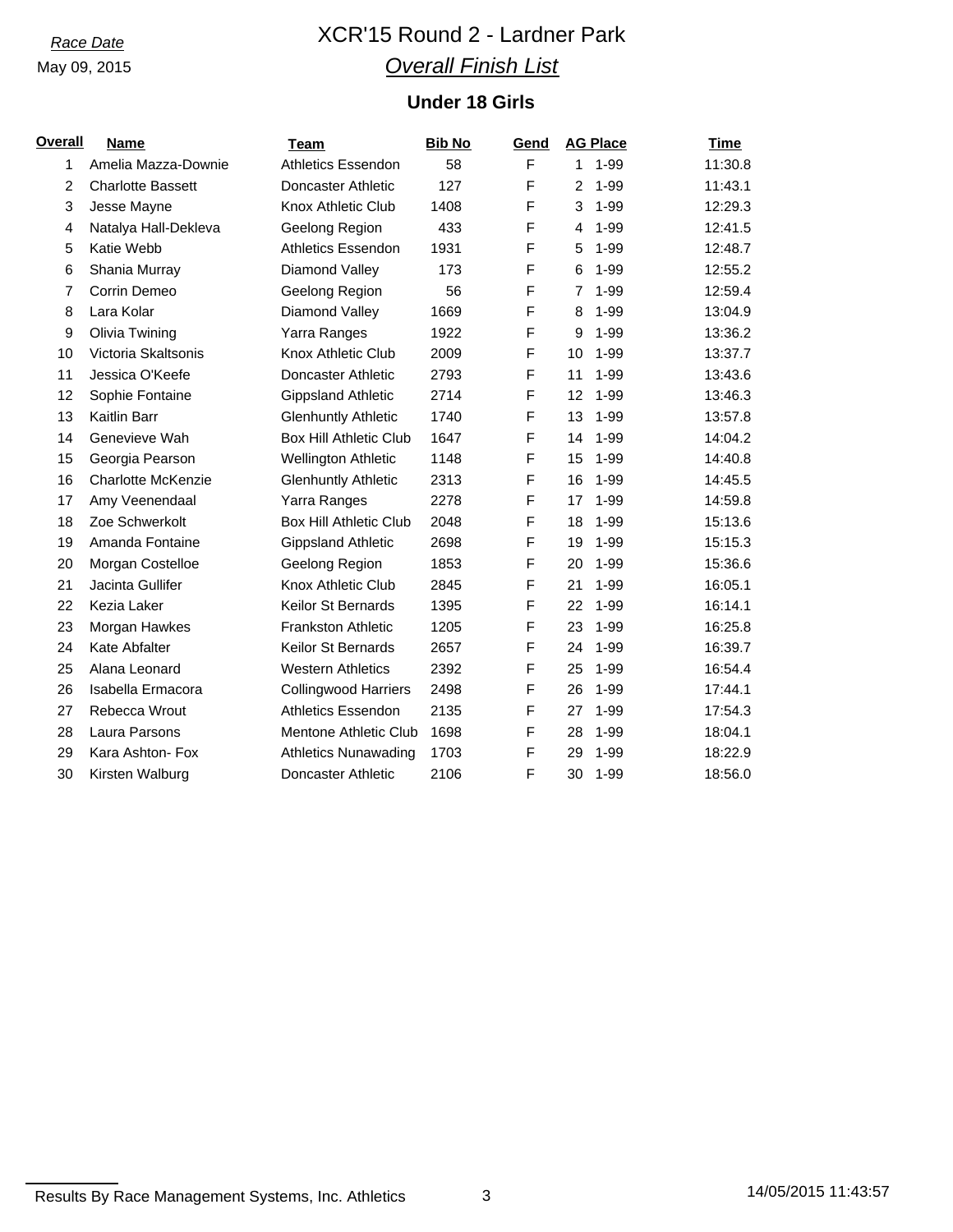# *Race Date* XCR'15 Round 2 - Lardner Park *Overall Finish List*

## **Under 20 Women**

| <u>Overall</u> | Name                   | Team                        | <b>Bib No</b> | Gend |                 | <b>AG Place</b> | Time    |
|----------------|------------------------|-----------------------------|---------------|------|-----------------|-----------------|---------|
| 1              | Claudia Verstraten     | Geelong Region              | 403           | F    | 1.              | $1 - 99$        | 11:54.2 |
| 2              | Georgia Griffith       | <b>Melbourne University</b> | 28            | F    | 2               | $1 - 99$        | 12:00.2 |
| 3              | Henrietta Lawrence     | <b>Frankston Athletic</b>   | 2670          | F    | 3               | $1 - 99$        | 12:02.9 |
| 4              | <b>Rachel Waters</b>   | Geelong Region              | 1141          | F    | 4               | $1 - 99$        | 12:39.1 |
| 5              | Claire Hodgart         | <b>Western Athletics</b>    | 1131          | F    | 5               | $1 - 99$        | 12:48.2 |
| 6              | Rebecca Barry          | Old Xaverians Athletic      | 2784          | F    | 6               | $1 - 99$        | 13:01.0 |
| 7              | Anna Macdonald         | Knox Athletic Club          | 2074          | F    | $\overline{7}$  | $1 - 99$        | 13:03.5 |
| 8              | Leah Polycarpou        | <b>Coburg Harriers</b>      | 2115          | F    | 8               | $1 - 99$        | 13:17.8 |
| 9              | Lanita Steer           | Invitational                | 8001          | F    | 9               | $1 - 99$        | 13:22.7 |
| 10             | Dana Dekkers           | <b>Glenhuntly Athletic</b>  | 1051          | F    | 10              | $1 - 99$        | 13:24.2 |
| 11             | Molly Irvine           | <b>Traralgon Harriers</b>   | 1274          | F    | 11              | $1 - 99$        | 13:26.2 |
| 12             | Cate Gifford           | Old Xaverians Athletic      | 1756          | F    | 12 <sup>2</sup> | $1 - 99$        | 13:55.9 |
| 13             | Julia Atkins           | <b>Melbourne University</b> | 1089          | F    | 13              | $1 - 99$        | 13:59.3 |
| 14             | Jessica Mcfarlane      | Knox Athletic Club          | 1597          | F    | 14              | $1 - 99$        | 14:40.8 |
| 15             | Robel Gebreweld        | Athletics Essendon          | 1075          | F    | 15              | $1 - 99$        | 14:53.6 |
| 16             | Natasha Ockenden       | <b>Glenhuntly Athletic</b>  | 1486          | F    | 16              | $1 - 99$        | 15:53.1 |
| 17             | <b>Affinity Miller</b> | <b>Athletics Essendon</b>   | 1928          | F    | 17              | $1 - 99$        | 16:25.9 |
| 18             | Nikki Allen            | Old Xaverians Athletic      | 2566          | F    | 18              | 1-99            | 16:59.1 |

Results By Race Management Systems, Inc. Athletics 4 14/05/2015 11:43:57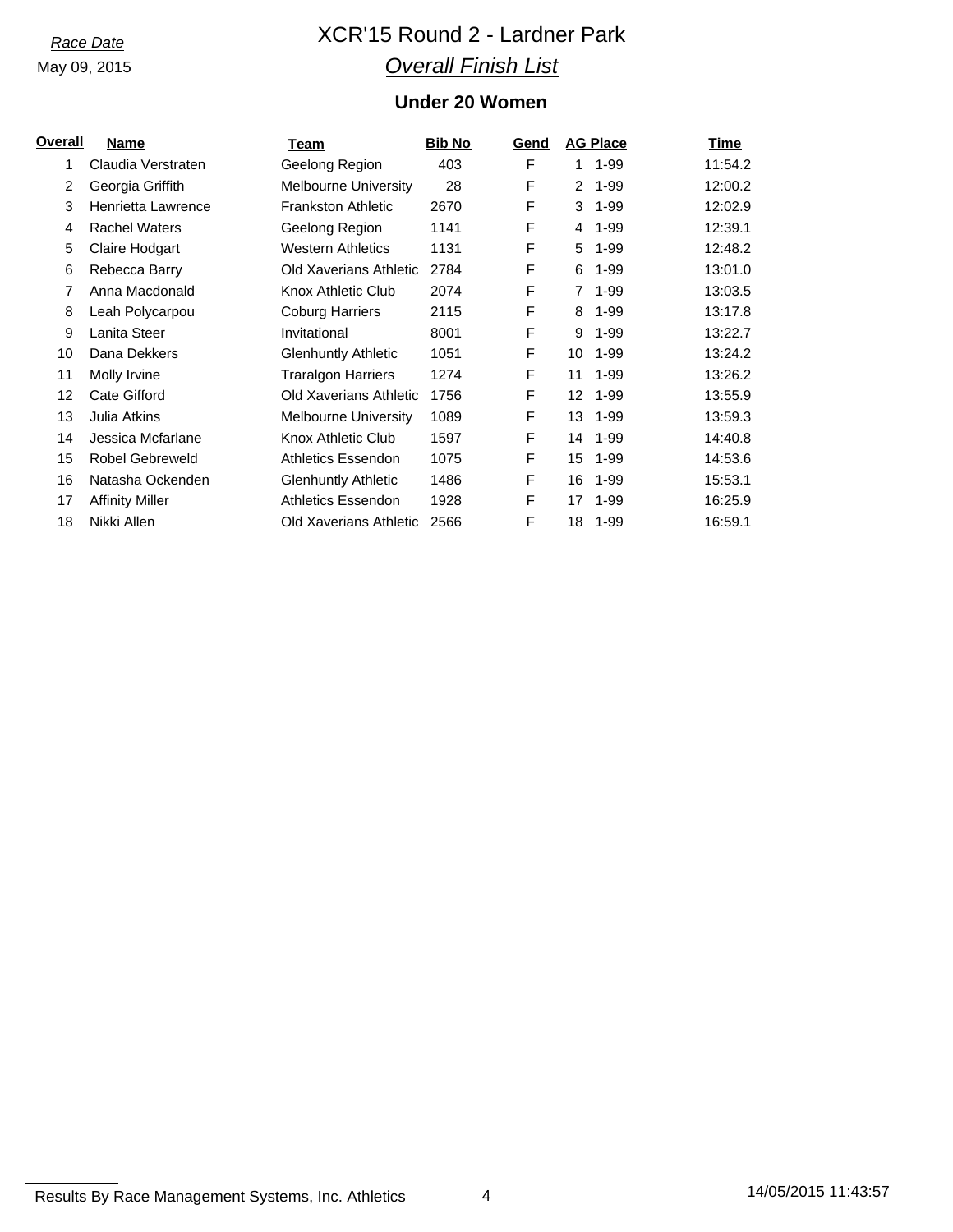## *Race Date* XCR'15 Round 2 - Lardner Park *Open Men*

| <u>Overall</u> | <b>Name</b>            | <b>Team</b>                   | <b>Bib No</b> | <b>Gend</b> | <b>AG Place</b>            | <u>Div</u> | <u>Time</u> |
|----------------|------------------------|-------------------------------|---------------|-------------|----------------------------|------------|-------------|
| 1              | Nicholas Wightman      | Geelong Region                | 249           | M           | $1 - 39$<br>1              | 1          | 26:37.3     |
| $\overline{c}$ | Douglas Hamerlok       | <b>Frankston Athletic</b>     | 2354          | M           | $\overline{2}$<br>$1 - 39$ | 1          | 26:40.0     |
| 3              | Stephen Kelly          | <b>Box Hill Athletic Club</b> | 2491          | M           | $1 - 39$<br>3              | 1          | 26:50.1     |
| 4              | Julian Spence          | Geelong Region                | 1045          | M           | $1 - 39$<br>4              | 1          | 26:53.2     |
| 5              | Liam Adams             | <b>Athletics Essendon</b>     | 7             | M           | 5<br>$1 - 39$              | 1          | 26:54.5     |
| 6              | Zak Patterson          | Knox Athletic Club            | 29            | M           | $1 - 39$<br>6              | 1          | 26:59.0     |
| $\overline{7}$ | <b>William Potter</b>  | <b>Box Hill Athletic Club</b> | 2099          | M           | $1 - 39$<br>7              | 1          | 27:01.1     |
| 8              | <b>Craig Appleby</b>   | Knox Athletic Club            | 75            | M           | $1 - 39$<br>8              | 1          | 27:08.5     |
| 9              | Nicholas Van Raaphorst | <b>Ballarat Region</b>        | 1250          | M           | 9<br>$1 - 39$              | 1          | 27:36.7     |
| 10             | Jack Holden            | <b>APS United</b>             | 1459          | M           | 10<br>$1 - 39$             | 1          | 27:43.2     |
| 11             | Nicholas Earl          | <b>Melbourne University</b>   | 1699          | M           | 11<br>$1 - 39$             | 1          | 27:45.3     |
| 12             | Kevin Craigie          | <b>St Stephens Harriers</b>   | 1243          | M           | 12<br>$1 - 39$             | 1          | 28:07.2     |
| 13             | Hirotaka Tanimoto      | Doncaster Athletic            | 81            | M           | 13<br>$1 - 39$             | 1          | 28:13.0     |
| 14             | Daniel Clark           | <b>Box Hill Athletic Club</b> | 2513          | M           | $1 - 39$<br>14             | 1          | 28:20.1     |
| 15             | <b>Matthew Davy</b>    | <b>Frankston Athletic</b>     | 2306          | M           | $1 - 39$<br>15             | 1          | 28:22.9     |
| 16             | Nicholas Baggott       | <b>Box Hill Athletic Club</b> | 2113          | M           | 16<br>$1 - 39$             | 1          | 28:26.6     |
| 17             | Mark Richards          | Knox Athletic Club            | 2008          | M           | $1 - 39$<br>17             | 1          | 28:27.6     |
| 18             | Zac Newman             | <b>Melbourne University</b>   | 1873          | M           | 18<br>$1 - 39$             | 1          | 28:27.9     |
| 19             | Ryan Powell            | Frankston Athletic            | 2355          | M           | $1 - 39$<br>19             | 1          | 28:28.4     |
| 20             | Adrian Mclean          | <b>Athletics Nunawading</b>   | 1564          | M           | $1 - 39$<br>20             | 1          | 28:32.0     |
| 21             | <b>Harry Smithers</b>  | Geelong Region                | 1903          | M           | $1 - 39$<br>21             | 1          | 28:33.2     |
| 22             | James O'Connell        | <b>Box Hill Athletic Club</b> | 1378          | M           | 22<br>$1 - 39$             | 1          | 28:34.2     |
| 23             | Joshua Papanikolaou    | <b>Glenhuntly Athletic</b>    | 2546          | M           | 23<br>$1 - 39$             | 1          | 28:36.9     |
| 24             | Liam Delany            | <b>Collingwood Harriers</b>   | 1616          | M           | $1 - 39$<br>24             | 1          | 28:42.4     |
| 25             | Ben Buckingham         | <b>St Stephens Harriers</b>   | 1732          | M           | 25<br>$1 - 39$             | 1          | 28:50.5     |
| 26             | Tim Bryant             | <b>Collingwood Harriers</b>   | 2531          | M           | 26<br>$1 - 39$             | 1          | 28:51.4     |
| 27             | Erick Niyiragira       | Doncaster Athletic            | 2521          | M           | 27<br>$1 - 39$             | 1          | 28:55.5     |
| 28             | Benjamin Ashkettle     | Doncaster Athletic            | 2517          | M           | 28<br>$1 - 39$             | 1          | 28:55.8     |
| 29             | Michael Johnson        | <b>Richmond Harriers</b>      | 2405          | M           | $1 - 39$<br>29             | 1          | 29:00.3     |
| 30             | Michael Whitehead      | <b>Collingwood Harriers</b>   | 2304          | M           | $1 - 39$<br>30             | 1          | 29:01.1     |
| 31             | Oscar Robinson         | <b>Box Hill Athletic Club</b> | 2404          | M           | $1 - 39$<br>31             | 1          | 29:01.5     |
| 32             | Simon Bevege           | <b>Collingwood Harriers</b>   | 1367          | M           | 32<br>$1 - 39$             | 1          | 29:05.9     |
| 33             | <b>Nigel Preston</b>   | <b>Glenhuntly Athletic</b>    | 1984          | M           | 33<br>$1 - 39$             | 1          | 29:10.6     |
| 34             | Callum Drake           | <b>Western Athletics</b>      | 1096          | M           | $1 - 39$<br>34             | 1          | 29:11.5     |
| 35             | Erik Ueda              | Melbourne University          | 1464          | M           | 35<br>$1 - 39$             | 1          | 29:11.9     |
| 36             | lan Lawford            | <b>Melbourne University</b>   | 2507          | M           | $1 - 39$<br>36             | 1          | 29:14.2     |
| 37             | Paul Burge             | <b>Ballarat Region</b>        | 491           | M           | 1 40-44                    | 1          | 29:15.0     |
| 38             | Nathan Buschkuehl      | Frankston Athletic            | 2351          | M           | $1 - 39$<br>37             | 1          | 29:20.8     |
| 39             | Sam Blake              | <b>Melbourne University</b>   | 2399          | М           | $1 - 39$<br>38             | 1          | 29:23.4     |
| 40             | Jai Edmonds            | <b>Collingwood Harriers</b>   | 2280          | М           | $1 - 39$<br>39             | 1          | 29:37.1     |
| 41             | David Ireland          | Keilor St Bernards            | 1829          | M           | 40<br>$1 - 39$             | 1          | 29:37.5     |
| 42             | Daniel Hutchinson      | Geelong Region                | 1579          | M           | 41<br>$1 - 39$             | 1          | 29:37.5     |
| 43             | Sean Guiney            | <b>APS United</b>             | 2627          | М           | 42<br>$1 - 39$             | 1          | 29:38.0     |
| 44             | Matthew Johnsen        | Doncaster Athletic            | 2518          | M           | 43<br>$1 - 39$             | 1          | 29:40.1     |
| 45             | Joji Mori              | <b>Richmond Harriers</b>      | 1417          | M           | $1 - 39$<br>44             | 1          | 29:43.2     |
| 46             | <b>Brett Coleman</b>   | Geelong Region                | 1044          | M           | 2 40-44                    | 1          | 29:44.5     |
| 47             | Jamie Cook             | <b>Glenhuntly Athletic</b>    | 243           | М           | $1 - 39$<br>45             | 1          | 29:46.9     |
|                |                        |                               |               |             |                            |            |             |

 $*$ Highlighted athlete: Yellow = Yellow Card & Red = DQ 1 1 15/05/2015 03:46:27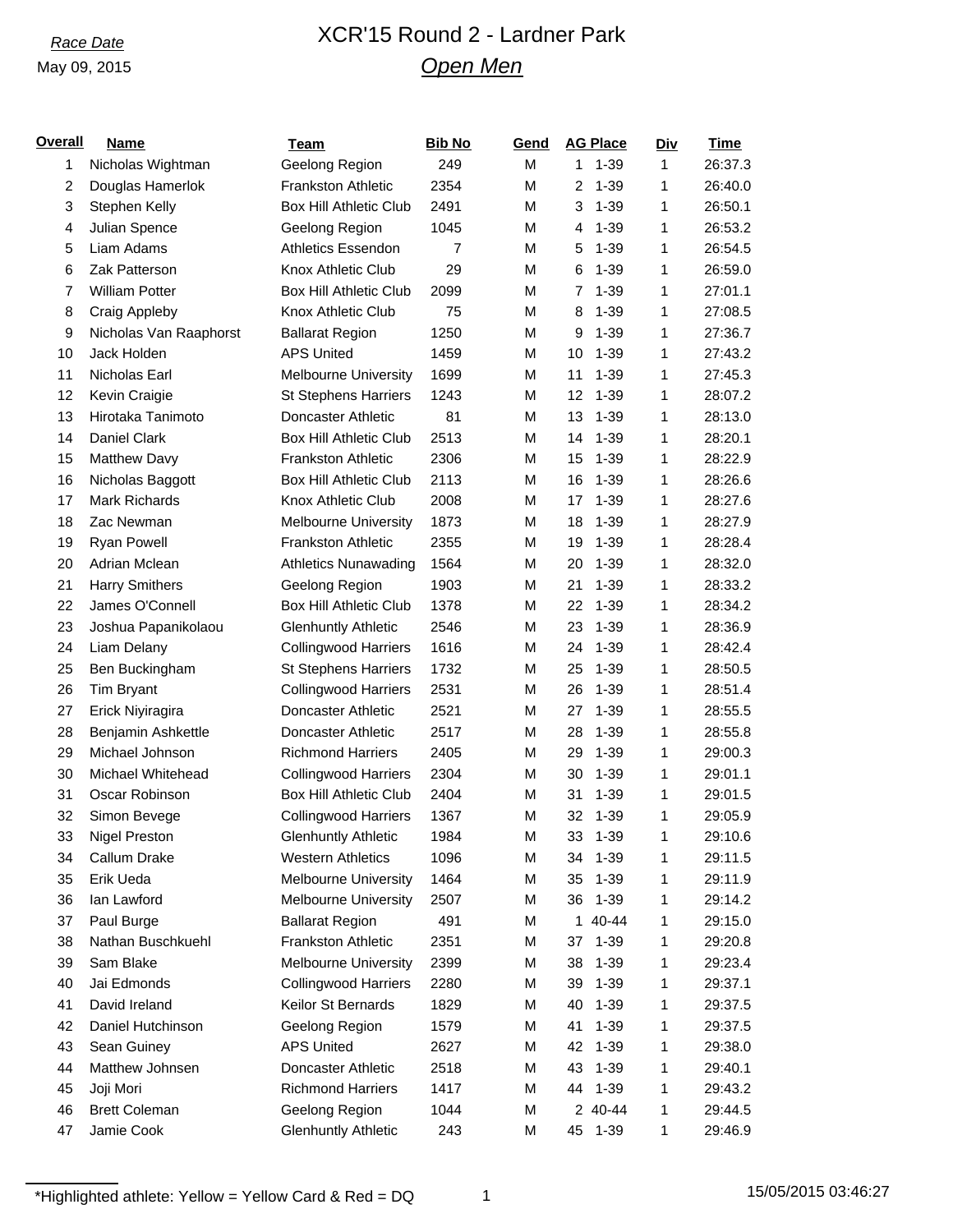# *Race Date* XCR'15 Round 2 - Lardner Park *Open Men*

| <u>Overall</u> | <b>Name</b>              | <b>Team</b>                   | <b>Bib No</b> | Gend | <b>AG Place</b> | <u>Div</u>   | <b>Time</b> |
|----------------|--------------------------|-------------------------------|---------------|------|-----------------|--------------|-------------|
| 48             | John Meagher             | <b>Box Hill Athletic Club</b> | 2116          | M    | 1 50-54         | $\mathbf{1}$ | 29:51.6     |
| 49             | Mark Corbyn              | South Melbourne               | 1545          | M    | 46<br>$1 - 39$  | 1            | 30:00.4     |
| 50             | Nicholas Smith           | <b>Athletics Essendon</b>     | 1819          | M    | 47<br>$1 - 39$  | 1            | 30:03.9     |
| 51             | Nathan Barry             | <b>Frankston Athletic</b>     | 2049          | M    | 48<br>$1 - 39$  | 1            | 30:05.5     |
| 52             | Jarrod Mcmullen          | Geelong Region                | 1874          | M    | $1 - 39$<br>49  | 1            | 30:09.1     |
| 53             | <b>Andrew Coles</b>      | <b>Athletics Waverley</b>     | 2388          | M    | $1 - 39$<br>50  | 1            | 30:16.4     |
| 54             | Simon Bowly              | <b>Glenhuntly Athletic</b>    | 1195          | M    | $1 - 39$<br>51  | 1            | 30:17.2     |
| 55             | Jake Mccahon             | <b>Glenhuntly Athletic</b>    | 2433          | M    | $1 - 39$<br>52  | 1            | 30:19.2     |
| 56             | Cameron Henderson        | Diamond Valley                | 1979          | М    | 3 40-44         | 1            | 30:24.0     |
| 57             | Samuel Quirk             | <b>St Stephens Harriers</b>   | 1656          | M    | 53<br>$1 - 39$  | 1            | 30:24.4     |
| 58             | Caleb McInnes            | Yarra Ranges                  | 2813          | M    | $1 - 39$<br>54  | 1            | 30:25.5     |
| 59             | Tom Rickards             | <b>APS United</b>             | 2550          | M    | 1 45-49         | 1            | 30:29.6     |
| 60             | Beau Lang                | <b>Glenhuntly Athletic</b>    | 1353          | M    | $1 - 39$<br>55  | 1            | 30:31.0     |
| 61             | <b>Michael Dowel</b>     | <b>Box Hill Athletic Club</b> | 2515          | M    | 56<br>$1 - 39$  | 1            | 30:34.6     |
| 62             | Antony Orth              | <b>Melbourne University</b>   | 2821          | M    | $1 - 39$<br>57  | 1            | 30:35.2     |
| 63             | <b>Jack Powell</b>       | <b>Glenhuntly Athletic</b>    | 1570          | M    | 58<br>$1 - 39$  | 1            | 30:36.4     |
| 64             | Michael Masseni          | <b>Western Athletics</b>      | 1003          | М    | $1 - 39$<br>59  | 1            | 30:37.9     |
| 65             | Alistair Mcdonald        | <b>Western Athletics</b>      | 2081          | M    | 60<br>$1 - 39$  | 1            | 30:38.1     |
| 66             | <b>Ashley Bennett</b>    | Invitational                  | 8006          | M    | 61<br>$1 - 39$  | 1            | 30:38.2     |
| 67             | Lachlan Aspinall         | <b>St Stephens Harriers</b>   | 2391          | M    | $1 - 39$<br>62  | 1            | 30:42.6     |
| 68             | James Maguire            | Melbourne University          | 1768          | M    | $1 - 39$<br>63  | 1            | 30:42.6     |
| 69             | <b>Robert Schwerkolt</b> | <b>APS United</b>             | 1808          | M    | 2 45-49         | 1            | 30:45.2     |
| 70             | David Paroissien         | <b>Melbourne University</b>   | 2387          | M    | $1 - 39$<br>64  | 1            | 30:53.6     |
| 71             | Welday Mebrahtu          | <b>Box Hill Athletic Club</b> | 2380          | M    | $1 - 39$<br>65  | 1            | 30:55.2     |
| 72             | James Atkinson           | <b>Athletics Waverley</b>     | 1450          | M    | 3 45-49         | 1            | 30:59.7     |
| 73             | Peter Hulbert            | <b>Glenhuntly Athletic</b>    | 1414          | M    | 66<br>$1 - 39$  | 1            | 31:00.7     |
| 74             | Ross Kinsella            | Yarra Ranges                  | 2261          | M    | 67<br>$1 - 39$  | 1            | 31:01.7     |
| 75             | Michael Vaughan          | <b>Box Hill Athletic Club</b> | 1612          | M    | $1 - 39$<br>68  | 1            | 31:08.1     |
| 76             | Shaun Green              | <b>Malvern Harriers</b>       | 1962          | M    | 4 40-44         | 1            | 31:11.2     |
| 77             | Jason Paisley            | Old Xaverians Athletic        | 1653          | M    | $1 - 39$<br>69  | 1            | 31:16.4     |
| 78             | Andrew Johnson           | Mentone Athletic Club         | 1694          | M    | $1 - 39$<br>70  | 1            | 31:18.6     |
| 79             | Corey Lawson             | South Melbourne               | 1752          | M    | $1 - 39$<br>71  | 1            | 31:21.2     |
| 80             | Anthony Lynch            | Diamond Valley                | 1759          | M    | $1 - 39$<br>72  | 1            | 31:26.4     |
| 81             | Cameron Clayton          | <b>St Stephens Harriers</b>   | 1959          | M    | $1 - 39$<br>73  | 1            | 31:27.3     |
| 82             | Benjamin Lucas           | Doncaster Athletic            | 2103          | M    | $1 - 39$<br>74  | 1            | 31:28.1     |
| 83             | <b>Kay Bretz</b>         | South Melbourne               | 1017          | M    | $1 - 39$<br>75  | 1            | 31:31.9     |
| 84             | Simon Watson             | <b>Box Hill Athletic Club</b> | 1852          | M    | 5 40-44         | 1            | 31:34.3     |
| 85             | Julian Kuppler           | <b>Glenhuntly Athletic</b>    | 1011          | M    | $1 - 39$<br>76  | 1            | 31:35.5     |
| 86             | Shane Draper             | <b>Victorian Masters</b>      | 1992          | M    | 6 40-44         | 1            | 31:35.6     |
| 87             | Mark Deslandes           | <b>Athletics Nunawading</b>   | 1348          | M    | $1 - 39$<br>77  | 1            | 31:36.8     |
| 88             | <b>Mark Knowles</b>      | <b>Collingwood Harriers</b>   | 1912          | M    | 7 40-44         | 1            | 31:37.1     |
| 89             | Paul Munro               | Melbourne University          | 1701          | M    | 78<br>$1 - 39$  | 1            | 31:39.0     |
| 90             | Tyson Kingston           | <b>Richmond Harriers</b>      | 1957          | M    | $1 - 39$<br>79  | 1            | 31:39.3     |
| 91             | Malcolm Campbell         | <b>Collingwood Harriers</b>   | 2145          | M    | 40-44<br>8      | 1            | 31:44.6     |
| 92             | <b>Grant Simpson</b>     | Geelong Region                | 486           | M    | 4 45-49         | 1            | 31:44.9     |
| 93             | Matthew Wynne            | <b>Glenhuntly Athletic</b>    | 1423          | M    | $1 - 39$<br>80  | 1            | 31:45.9     |
| 94             | David Jimenez            | <b>Box Hill Athletic Club</b> | 1779          | M    | 81<br>$1 - 39$  | 1            | 31:49.7     |
|                |                          |                               |               |      |                 |              |             |

 $*$ Highlighted athlete: Yellow = Yellow Card & Red = DQ 2 15/05/2015 03:46:27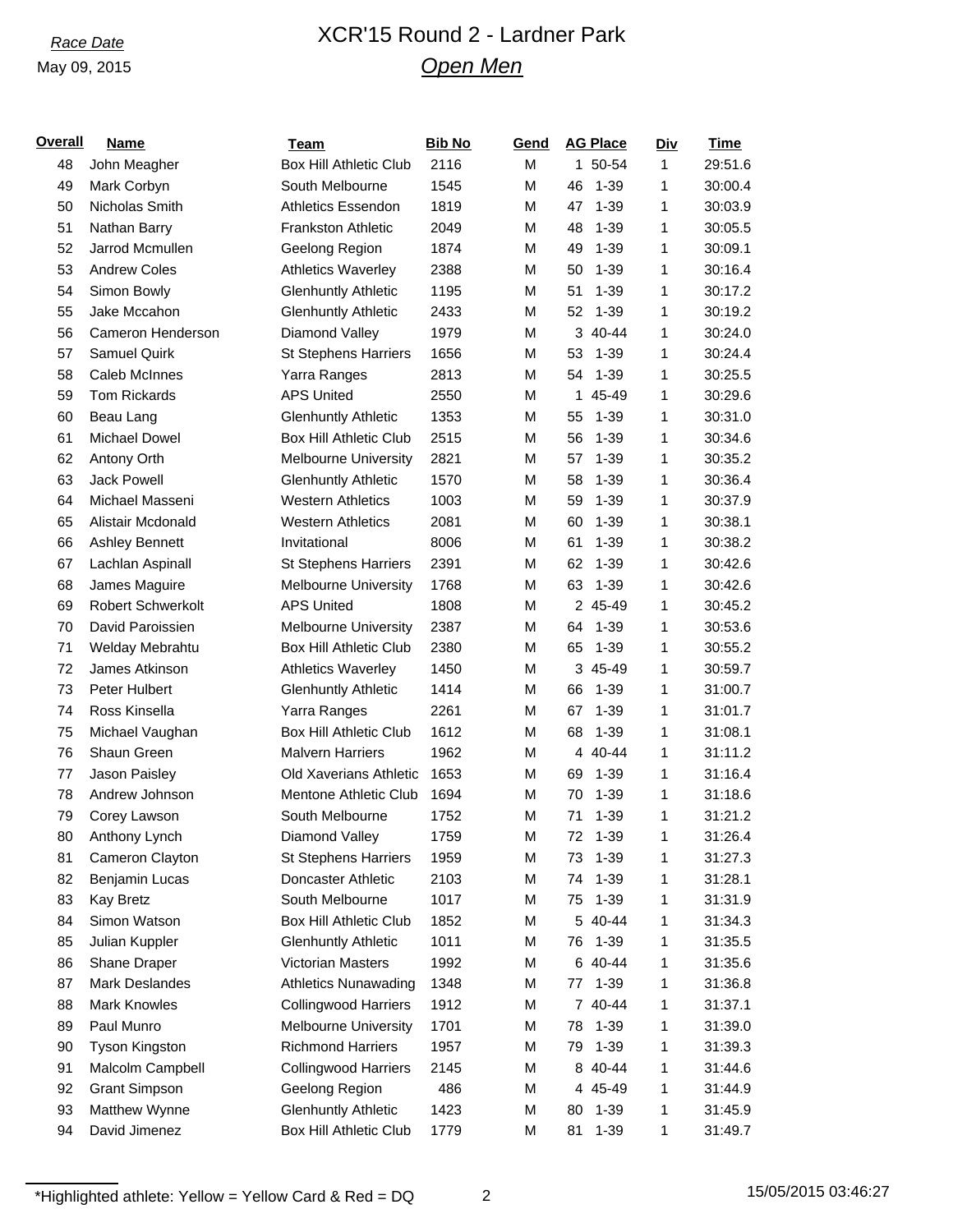## *Race Date* XCR'15 Round 2 - Lardner Park *Open Men*

| <b>Overall</b> | <b>Name</b>           | <b>Team</b>                   | <b>Bib No</b> | Gend | <b>AG Place</b> | <u>Div</u> | <b>Time</b> |
|----------------|-----------------------|-------------------------------|---------------|------|-----------------|------------|-------------|
| 95             | Charlie Blanch        | <b>Melbourne University</b>   | 2411          | M    | 82<br>1-39      | 1          | 31:50.3     |
| 96             | Jamie Maher           | <b>Ballarat Region</b>        | 1047          | M    | 5 45-49         | 1          | 31:58.3     |
| 97             | Samuel Spicer         | <b>St Stephens Harriers</b>   | 1244          | M    | 83<br>$1 - 39$  | 1          | 31:58.9     |
| 98             | Aaron Murphy          | South Melbourne               | 1907          | M    | $1 - 39$<br>84  | 1          | 32:00.5     |
| 99             | <b>Trent Wallace</b>  | Mornington Peninsula          | 1649          | M    | 85<br>$1 - 39$  | 1          | 32:01.0     |
| 100            | Jonathon Little       | <b>Richmond Harriers</b>      | 1362          | M    | 86<br>$1 - 39$  | 1          | 32:01.7     |
| 101            | Mikael Waltersson     | South Melbourne               | 1206          | M    | 87<br>$1 - 39$  | 1          | 32:04.4     |
| 102            | Matthew Zonneveldt    | <b>Athletics Waverley</b>     | 2370          | M    | 88<br>$1 - 39$  | 1          | 32:05.3     |
| 103            | <b>Robert Trott</b>   | Keilor St Bernards            | 1203          | M    | $1 - 39$<br>89  | 1          | 32:06.0     |
| 104            | Dom Godfrey           | Geelong Region                | 1117          | M    | 90<br>$1 - 39$  | 1          | 32:07.1     |
| 105            | Cadeyrn Douglas       | <b>Collingwood Harriers</b>   | 1910          | M    | 91<br>$1 - 39$  | 1          | 32:07.8     |
| 106            | Ben Howe              | <b>Glenhuntly Athletic</b>    | 1282          | M    | 92<br>$1 - 39$  | 1          | 32:08.4     |
| 107            | Steven Bonfadini      | Mornington Peninsula          | 1421          | M    | 93<br>$1 - 39$  | 1          | 32:08.8     |
| 108            | Han Quach             | <b>Glenhuntly Athletic</b>    | 1283          | M    | $1 - 39$<br>94  | 1          | 32:10.8     |
| 109            | Alistair Ham          | <b>Ballarat Region</b>        | 499           | M    | 2 50-54         | 1          | 32:14.1     |
| 110            | Alexander Tyrrell     | <b>Western Athletics</b>      | 1099          | M    | 95<br>$1 - 39$  | 1          | 32:17.5     |
| 111            | Shea Wellington       | Keilor St Bernards            | 1138          | M    | 96<br>$1 - 39$  | 1          | 32:17.8     |
| 112            | Andrew Selby Smith    | <b>Melbourne University</b>   | 1296          | M    | 97<br>$1 - 39$  | 1          | 32:21.5     |
| 113            | Luke Goodman          | <b>APS United</b>             | 1300          | M    | 6 45-49         | 1          | 32:24.5     |
| 114            | Antony Van Eeten      | <b>Old Xaverians Athletic</b> | 1502          | M    | 40-44<br>9      | 1          | 32:25.9     |
| 115            | <b>Steven Quirk</b>   | <b>Victorian Masters</b>      | 2589          | M    | 55-59<br>1.     | 1          | 32:27.5     |
| 116            | <b>Trent Collins</b>  | <b>Box Hill Athletic Club</b> | 2047          | M    | $1 - 39$<br>98  | 1          | 32:29.0     |
| 117            | Matt Cutterham        | Victorian Masters             | 1742          | M    | $1 - 39$<br>99  | 1          | 32:32.4     |
| 118            | Christopher Downie    | <b>Western Athletics</b>      | 2181          | M    | 100<br>$1 - 39$ | 1          | 32:34.7     |
| 119            | Asmelash Tesema       | <b>Athletics Essendon</b>     | 1082          | M    | $1 - 39$<br>101 | 1          | 32:36.6     |
| 120            | Ian Cornthwaite       | <b>Traralgon Harriers</b>     | 510           | M    | 3 50-54         | 1          | 32:37.4     |
| 121            | Marcus Boxall         | <b>Malvern Harriers</b>       | 1589          | М    | 102<br>1-39     | 1          | 32:38.4     |
| 122            | Danny Reddan          | <b>Collingwood Harriers</b>   | 1306          | M    | 103<br>$1 - 39$ | 1          | 32:38.8     |
| 123            | Domenic Michienzi     | Keilor St Bernards            | 1634          | M    | 7 45-49         | 1          | 32:42.6     |
| 124            | Yohan Philip          | <b>Melbourne University</b>   | 2463          | M    | 104<br>$1 - 39$ | 1          | 32:43.5     |
| 125            | <b>Andrew Ross</b>    | South Melbourne               | 1030          | M    | 4 50-54         | 1          | 32:44.3     |
| 126            | lan Cayzer            | South Melbourne               | 1587          | M    | 105<br>1-39     | 1          | 32:45.5     |
| 127            | Peter Cowell          | Victorian Masters             | 515           | М    | 5 50-54         | 1          | 32:46.0     |
| 128            | Michael Clarke        | Yarra Ranges                  | 2085          | M    | $1 - 39$<br>106 | 1          | 32:46.7     |
| 129            | Andrew Comley         | Keilor St Bernards            | 1446          | M    | 107<br>$1 - 39$ | 1          | 32:47.7     |
| 130            | Shane Marshall        | <b>Collingwood Harriers</b>   | 2440          | M    | $1 - 39$<br>108 | 1          | 32:48.2     |
| 131            | <b>Brett Anthony</b>  | Mornington Peninsula          | 1233          | М    | 10 40-44        | 1          | 32:50.9     |
| 132            | Lachlan Yourn         | Keilor St Bernards            | 2302          | М    | 109<br>$1 - 39$ | 1          | 32:51.8     |
| 133            | Michael Low           | Geelong Region                | 2242          | М    | 110<br>$1 - 39$ | 1          | 32:55.6     |
| 134            | Dion Perry            | Mornington Peninsula          | 1212          | M    | $1 - 39$<br>111 | 1          | 32:56.7     |
| 135            | Tim Hui               | <b>Melbourne University</b>   | 1397          | М    | 112<br>$1 - 39$ | 1          | 32:58.4     |
| 136            | Peter Dutton          | <b>Frankston Athletic</b>     | 1776          | M    | 113<br>$1 - 39$ | 1          | 33:00.3     |
| 137            | Daniel O'Connor       | <b>Coburg Harriers</b>        | 2608          | М    | 114<br>$1 - 39$ | 1          | 33:01.0     |
| 138            | Hamish Beaumont       | <b>Melbourne University</b>   | 1805          | М    | $1 - 39$<br>115 | 1          | 33:02.7     |
| 139            | Cameron Menadue       | <b>Western Athletics</b>      | 1323          | M    | $1 - 39$<br>116 | 1          | 33:03.6     |
| 140            | <b>Matthew Vernal</b> | <b>Athletics Nunawading</b>   | 1788          | М    | 11 40-44        | 1          | 33:07.8     |
| 141            | Jason Antonelli       | Old Xaverians Athletic        | 1754          | М    | $1 - 39$<br>117 | 1          | 33:09.3     |
|                |                       |                               |               |      |                 |            |             |

 $*$ Highlighted athlete: Yellow = Yellow Card & Red = DQ 3 15/05/2015 03:46:28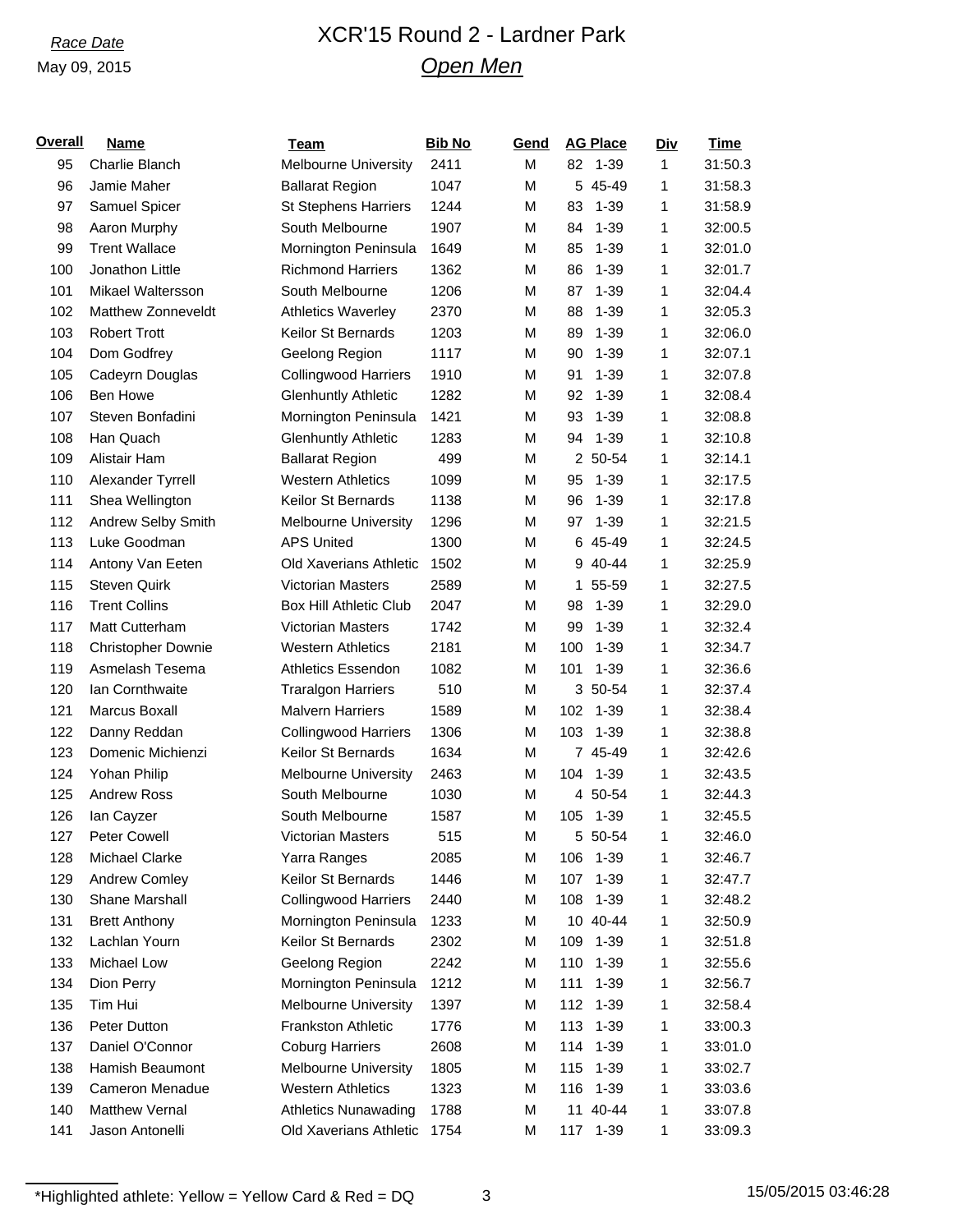## *Race Date* XCR'15 Round 2 - Lardner Park *Open Men*

| <b>Overall</b> | <b>Name</b>             | <b>Team</b>                 | <b>Bib No</b> | Gend | <b>AG Place</b> | <u>Div</u> | <b>Time</b> |
|----------------|-------------------------|-----------------------------|---------------|------|-----------------|------------|-------------|
| 142            | <b>Trent Mccormick</b>  | <b>Collingwood Harriers</b> | 1286          | M    | 118<br>$1 - 39$ | 1          | 33:10.5     |
| 143            | <b>Thomas Robertson</b> | <b>Coburg Harriers</b>      | 1146          | M    | 119<br>$1 - 39$ | 1          | 33:17.2     |
| 144            | Luke Hodgart            | <b>Western Athletics</b>    | 1133          | M    | 120<br>$1 - 39$ | 1          | 33:18.7     |
| 145            | Alan Smyth              | South Melbourne             | 1881          | M    | $1 - 39$<br>121 | 1          | 33:20.6     |
| 146            | <b>Steve Preece</b>     | Mornington Peninsula        | 1648          | М    | 8 45-49         | 1          | 33:21.2     |
| 147            | <b>Mike Manders</b>     | Mornington Peninsula        | 2065          | М    | $1 - 39$<br>122 | 1          | 33:23.9     |
| 148            | Julien Schulberg        | Maccabi Athletic Club       | 2481          | М    | $1 - 39$<br>123 | 1          | 33:24.8     |
| 149            | Damien Bruneau          | Athletics Essendon          | 2021          | M    | $1 - 39$<br>124 | 1          | 33:25.7     |
| 150            | Michael Bishop          | Mornington Peninsula        | 1125          | M    | 12 40-44        | 1          | 33:28.7     |
| 151            | <b>Howard Sharp</b>     | South Melbourne             | 2257          | М    | 125<br>$1 - 39$ | 1          | 33:31.0     |
| 152            | Jaco Kukkuk             | <b>Malvern Harriers</b>     | 2469          | M    | 126<br>$1 - 39$ | 1          | 33:39.8     |
| 153            | Rene Da Silva           | Old Xaverians Athletic      | 2314          | М    | $1 - 39$<br>127 | 1          | 33:40.3     |
| 154            | Adrian Lazar Adler      | Maccabi Athletic Club       | 2843          | M    | 128<br>$1 - 39$ | 1          | 33:42.4     |
| 155            | Philip Champion         | Diamond Valley              | 1419          | M    | 6 50-54         | 1          | 33:43.4     |
| 156            | Anthony Kendall         | <b>Coburg Harriers</b>      | 1357          | М    | $1 - 39$<br>129 | 1          | 33:43.6     |
| 157            | lan Dent                | Mentone Athletic Club       | 2019          | M    | 7 50-54         | 1          | 33:44.2     |
| 158            | Craig Cassidy           | Diamond Valley              | 2120          | M    | $1 - 39$<br>130 | 1          | 33:47.2     |
| 159            | <b>Mark Purvis</b>      | <b>APS United</b>           | 2360          | M    | 2 55-59         | 1          | 33:47.5     |
| 160            | Martin Spiteri          | <b>Athletics Waverley</b>   | 1481          | М    | 13 40-44        | 1          | 33:48.2     |
| 161            | Glenn Carroll           | <b>Athletics Waverley</b>   | 1642          | M    | $1 - 39$<br>131 | 1          | 33:48.7     |
| 162            | Leonardo Arantes        | <b>Collingwood Harriers</b> | 1976          | М    | 132<br>$1 - 39$ | 1          | 33:50.2     |
| 163            | <b>Brian Lynch</b>      | South Melbourne             | 1302          | M    | 133<br>$1 - 39$ | 1          | 33:50.2     |
| 164            | <b>Tony Preston</b>     | <b>Ballarat Region</b>      | 1950          | М    | 9 45-49         | 1          | 33:52.0     |
| 165            | <b>Justin Martinez</b>  | Knox Athletic Club          | 2035          | M    | $1 - 39$<br>134 | 1          | 33:53.1     |
| 166            | <b>Mark Clarence</b>    | Knox Athletic Club          | 1259          | M    | 10 45-49        | 1          | 33:53.2     |
| 167            | Shane Davin             | <b>Glenhuntly Athletic</b>  | 1677          | M    | 135<br>$1 - 39$ | 1          | 33:53.8     |
| 168            | Damien Bertram          | <b>Malvern Harriers</b>     | 2454          | M    | 136<br>$1 - 39$ | 1          | 33:54.7     |
| 169            | Daniel Sneyders         | <b>Western Athletics</b>    | 1684          | M    | 14 40-44        | 1          | 33:57.5     |
| 170            | Michael Wheatley        | Mornington Peninsula        | 1014          | M    | 8 50-54         | 1          | 34:00.6     |
| 171            | Dale Woodbridge         | <b>Glenhuntly Athletic</b>  | 1801          | M    | $1 - 39$<br>137 | 1          | 34:03.2     |
| 172            | <b>Eric Pritchard</b>   | <b>Coburg Harriers</b>      | 1585          | M    | $1 - 39$<br>138 | 1          | 34:04.2     |
| 173            | Roderic De Highden      | Doncaster Athletic          | 2299          | M    | 11 45-49        | 1          | 34:04.7     |
| 174            | Damian Eley             | Diamond Valley              | 2159          | M    | 139<br>$1 - 39$ | 1          | 34:08.7     |
| 175            | Peter Simm              | <b>APS United</b>           | 1736          | М    | 140<br>$1 - 39$ | 1          | 34:11.6     |
| 176            | Paul Rothin             | <b>Collingwood Harriers</b> | 2152          | М    | 15 40-44        | 1          | 34:12.5     |
| 177            | Campbell Mclennan       | Doncaster Athletic          | 531           | М    | 16 40-44        | 1          | 34:12.7     |
| 178            | <b>Steven Simmons</b>   | <b>Collingwood Harriers</b> | 1535          | М    | 141<br>$1 - 39$ | 1          | 34:14.6     |
| 179            | Anthony Hally           | <b>Collingwood Harriers</b> | 1994          | М    | 12 45-49        | 1          | 34:16.4     |
| 180            | <b>Steve Bustin</b>     | South Melbourne             | 1070          | М    | 142 1-39        | 1          | 34:17.0     |
| 181            | <b>Martin Murray</b>    | Diamond Valley              | 1710          | М    | 9 50-54         | 1          | 34:17.3     |
| 182            | Ernest Lim              | Knox Athletic Club          | 1837          | М    | 17 40-44        | 1          | 34:17.5     |
| 183            | John Williams           | <b>Malvern Harriers</b>     | 2386          | М    | 1 60-99         | 1          | 34:20.1     |
| 184            | Colin Drake             | <b>Western Athletics</b>    | 1097          | М    | 10 50-54        | 1          | 34:24.0     |
| 185            | <b>Chris Rayment</b>    | <b>Malvern Harriers</b>     | 2553          | М    | 11 50-54        | 1          | 34:28.5     |
| 186            | David Martini           | Old Xaverians Athletic      | 2333          | М    | 143<br>$1 - 39$ | 1          | 34:31.6     |
| 187            | <b>Tim Albiston</b>     | <b>Athletics Waverley</b>   | 1704          | М    | 144<br>$1 - 39$ | 1          | 34:32.1     |
| 188            | John Charles            | Old Xaverians Athletic      | 2695          | М    | 145<br>$1 - 39$ | 1          | 34:32.9     |
|                |                         |                             |               |      |                 |            |             |

 $*$ Highlighted athlete: Yellow = Yellow Card & Red = DQ  $*$  4 15/05/2015 03:46:28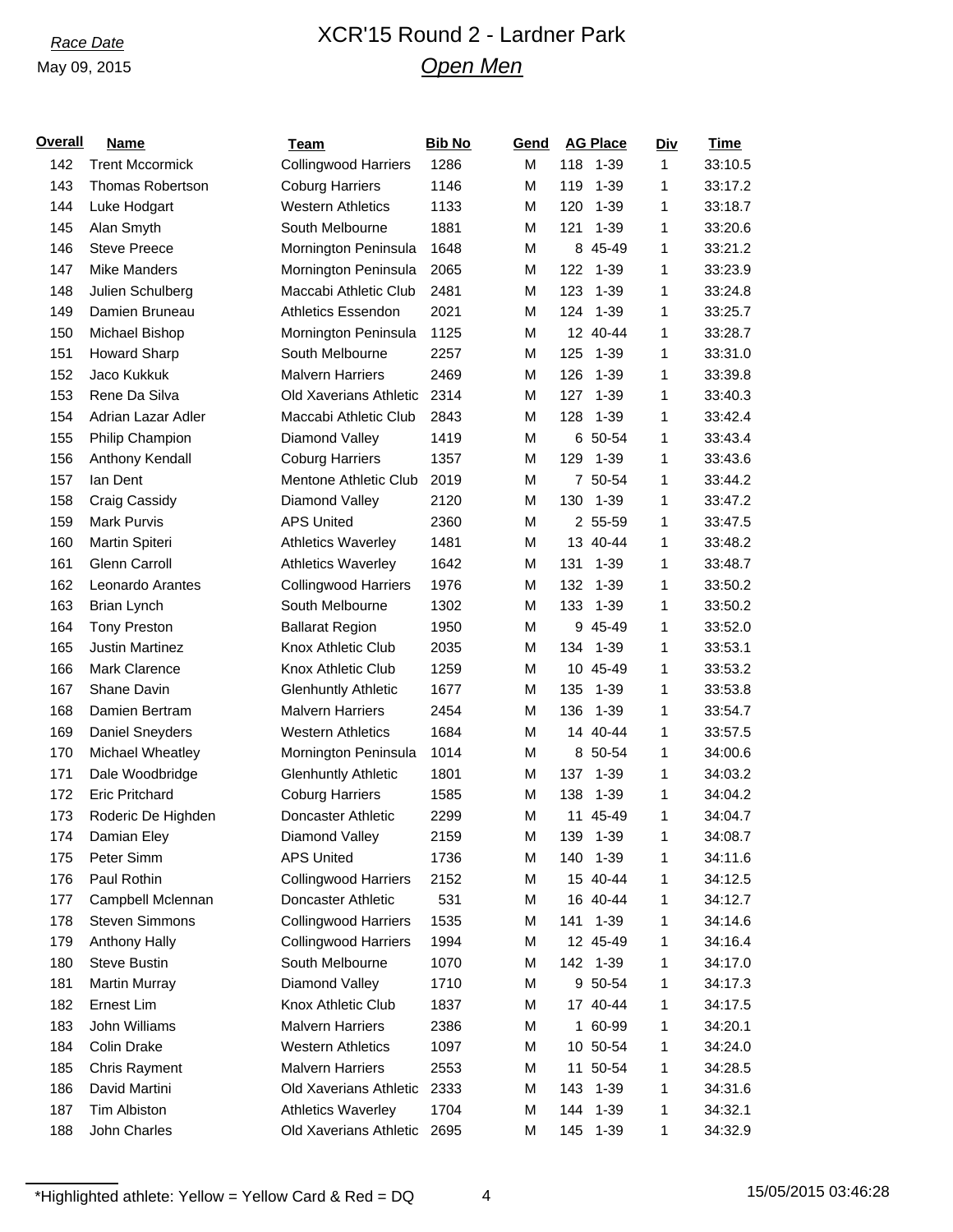## *Race Date* XCR'15 Round 2 - Lardner Park *Open Men*

| <b>Overall</b> | <b>Name</b>              | <b>Team</b>                   | <b>Bib No</b> | Gend | <b>AG Place</b> | <u>Div</u>   | <b>Time</b> |
|----------------|--------------------------|-------------------------------|---------------|------|-----------------|--------------|-------------|
| 189            | <b>Roland Soderstrom</b> | <b>Glenhuntly Athletic</b>    | 1185          | M    | 12 50-54        | $\mathbf{1}$ | 34:36.9     |
| 190            | Lachlan Brown            | Keilor St Bernards            | 2834          | M    | 146<br>$1 - 39$ | 1            | 34:41.4     |
| 191            | Paul Deacon              | Mornington Peninsula          | 2319          | M    | 18 40-44        | 1            | 34:42.5     |
| 192            | Douglas Lee              | <b>APS United</b>             | 1305          | M    | 3 55-59         | 1            | 34:44.1     |
| 193            | Craig Green              | <b>Victorian Masters</b>      | 1107          | M    | 13 45-49        | 1            | 34:48.0     |
| 194            | David Bertovic           | <b>Athletics Nunawading</b>   | 2636          | M    | 147<br>$1 - 39$ | 1            | 34:48.7     |
| 195            | Benjamin Bailey          | Casey Cardinia                | 1342          | M    | 148<br>$1 - 39$ | 1            | 34:49.9     |
| 196            | Peter Stefanos           | <b>Box Hill Athletic Club</b> | 2365          | M    | 13 50-54        | 1            | 34:53.0     |
| 197            | <b>Mark Coulter</b>      | South Coast Athletics         | 2291          | M    | $1 - 39$<br>149 | 1            | 34:53.8     |
| 198            | <b>Matthew Herten</b>    | <b>St Stephens Harriers</b>   | 1813          | M    | $1 - 39$<br>150 | 1            | 34:54.6     |
| 199            | <b>Julian Harris</b>     | <b>Collingwood Harriers</b>   | 2533          | M    | $1 - 39$<br>151 | 1            | 34:55.8     |
| 200            | Aaron Little             | <b>APS United</b>             | 2817          | M    | $1 - 39$<br>152 | 1            | 34:56.4     |
| 201            | <b>Terry Pearce</b>      | <b>Williamstown Athletic</b>  | 1945          | M    | 2 60-99         | 1            | 34:56.7     |
| 202            | Tony Sacco               | <b>Coburg Harriers</b>        | 2445          | M    | 19 40-44        | 1            | 34:57.4     |
| 203            | <b>Tim Menting</b>       | <b>Collingwood Harriers</b>   | 1993          | M    | $1 - 39$<br>153 | 1            | 35:03.7     |
| 204            | Michael Comport          | <b>Glenhuntly Athletic</b>    | 1263          | M    | $1 - 39$<br>154 | 1            | 35:05.2     |
| 205            | Joe Rainer               | South Melbourne               | 2043          | M    | 155<br>$1 - 39$ | 1            | 35:05.2     |
| 206            | David Abfalter           | Keilor St Bernards            | 2655          | M    | 14 45-49        | 1            | 35:08.4     |
| 207            | Peter Gaffney            | Keilor St Bernards            | 1230          | M    | 3 60-99         | 1            | 35:10.1     |
| 208            | Eran Lande               | South Melbourne               | 1016          | M    | 156<br>$1 - 39$ | 1            | 35:11.2     |
| 209            | Adam Gregory             | Victorian Masters             | 1743          | M    | 157<br>$1 - 39$ | 1            | 35:11.5     |
| 210            | Digby Race               | Wodonga Athletic              | 2743          | M    | 15 45-49        | 1            | 35:13.7     |
| 211            | Leo Enter                | <b>Glenhuntly Athletic</b>    | 1924          | M    | 158<br>1-39     | 1            | 35:14.6     |
| 212            | George Dyer              | Knox Athletic Club            | 1953          | M    | 14 50-54        | 1            | 35:15.7     |
| 213            | Michael Harvey           | <b>Athletics Waverley</b>     | 1643          | M    | 15 50-54        | 1            | 35:21.0     |
| 214            | <b>Graham Coutts</b>     | <b>Glenhuntly Athletic</b>    | 1207          | M    | 16 45-49        | 1            | 35:21.6     |
| 215            | Stephen Van Der Tang     | Mornington Peninsula          | 2833          | M    | $1 - 39$<br>159 | 1            | 35:24.9     |
| 216            | Dean Langford            | South Coast Athletics         | 1542          | M    | 16 50-54        | 1            | 35:25.4     |
| 217            | Jordan Mayston           | <b>Melbourne University</b>   | 2451          | M    | $1 - 39$<br>160 | 1            | 35:28.3     |
| 218            | Christopher O'Connor     | <b>Box Hill Athletic Club</b> | 2064          | M    | 17 50-54        | 1            | 35:29.8     |
| 219            | <b>Stuart Cox</b>        | Mentone Athletic Club         | 2444          | M    | 161<br>$1 - 39$ | 1            | 35:30.2     |
| 220            | <b>Christian West</b>    | Diamond Valley                | 1918          | M    | 17 45-49        | 1            | 35:32.8     |
| 221            | Scott Bent               | Collingwood Harriers          | 2439          | M    | 162<br>$1 - 39$ | 1            | 35:38.2     |
| 222            | <b>Bryan Ackerly</b>     | Yarra Ranges                  | 2084          | M    | 18 50-54        | 1            | 35:40.4     |
| 223            | Victor Cook              | <b>Glenhuntly Athletic</b>    | 1460          | M    | 19 50-54        | 1            | 35:42.9     |
| 224            | <b>Vincent Duffy</b>     | <b>Ballarat Region</b>        | 1200          | M    | 4 55-59         | 1            | 35:43.4     |
| 225            | Graeme Olden             | <b>Box Hill Athletic Club</b> | 1727          | M    | 20 50-54        | 1            | 35:44.0     |
| 226            | Jamie Strudley           | Yarra Ranges                  | 1187          | M    | 18 45-49        | 1            | 35:47.4     |
| 227            | Rupert Van Dongen        | Casey Cardinia                | 1948          | M    | 20 40-44        | 1            | 35:50.2     |
| 228            | lan Matthews             | South Melbourne               | 2094          | M    | 21 50-54        | 1            | 35:54.4     |
| 229            | Christopher Waldron      | <b>Collingwood Harriers</b>   | 1432          | M    | 19 45-49        | 1            | 35:56.7     |
| 230            | <b>Brendon Drain</b>     | South Melbourne               | 1624          | M    | 21 40-44        | 1            | 35:57.7     |
| 231            | <b>Mitch Milnes</b>      | Invitational                  | 7951          | M    | 163<br>$1 - 39$ | 1            | 36:01.8     |
| 232            | <b>Matthew Morris</b>    | Casey Cardinia                | 2229          | M    | $1 - 39$<br>164 | 1            | 36:02.3     |
| 233            | Peter Gaunt              | <b>Collingwood Harriers</b>   | 1034          | M    | 5 55-59         | 1            | 36:08.8     |
| 234            | Jason Mahon              | <b>Athletics Nunawading</b>   | 1797          | M    | 22 40-44        | 1            | 36:09.7     |
| 235            | <b>Timothy Thomas</b>    | <b>Melbourne University</b>   | 1319          | M    | 22 50-54        | 1            | 36:10.8     |
|                |                          |                               |               |      |                 |              |             |

 $*$ Highlighted athlete: Yellow = Yellow Card & Red = DQ 5 15/05/2015 03:46:28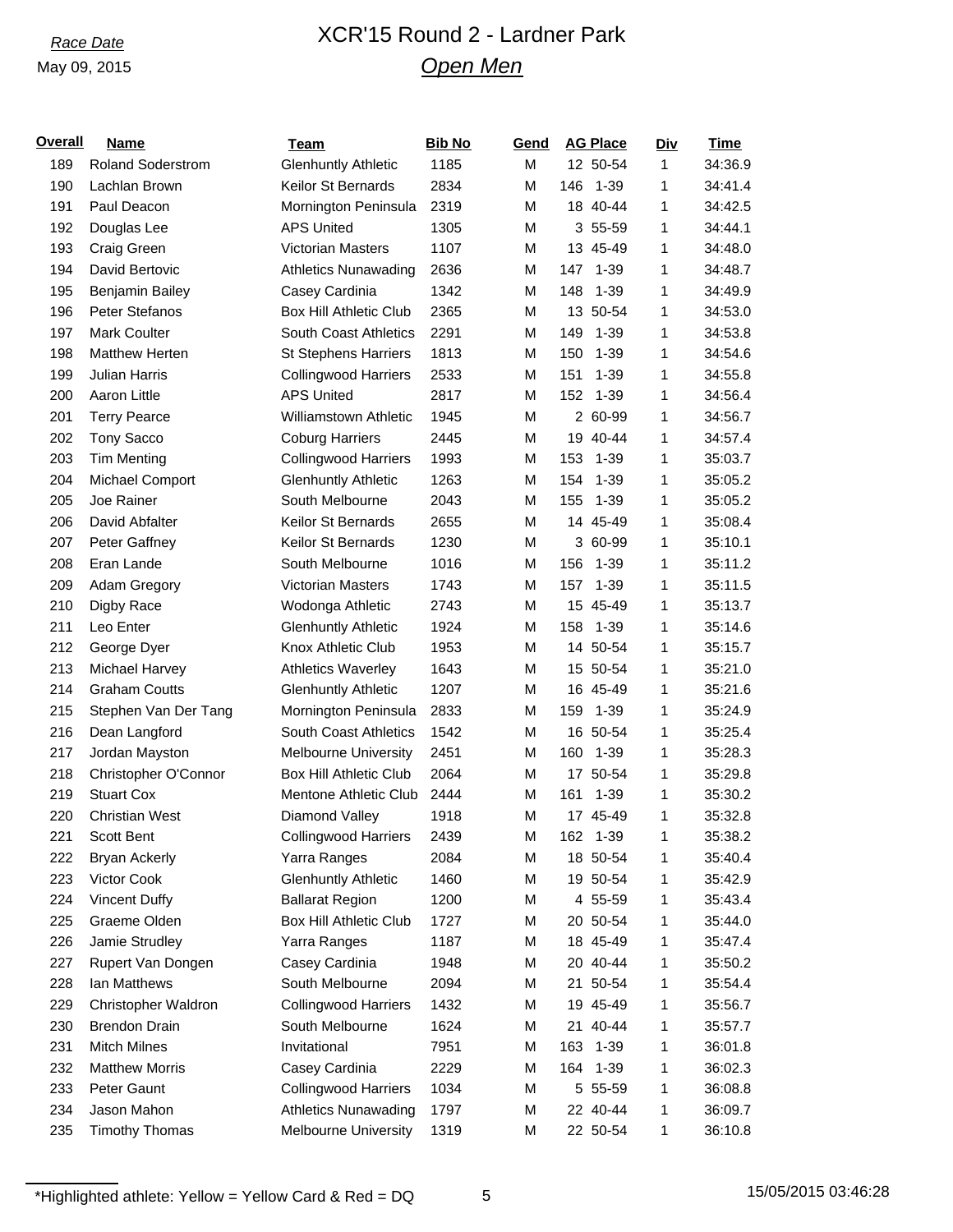## *Race Date* XCR'15 Round 2 - Lardner Park *Open Men*

| <b>Overall</b> | <b>Name</b>                | <b>Team</b>                  | <b>Bib No</b> | Gend | <b>AG Place</b> | <b>Div</b> | Time    |
|----------------|----------------------------|------------------------------|---------------|------|-----------------|------------|---------|
| 236            | Eero Keranen               | <b>Williamstown Athletic</b> | 2208          | M    | 6 55-59         | 1          | 36:11.9 |
| 237            | Scott Lawrence             | <b>APS United</b>            | 1916          | M    | 23 50-54        | 1          | 36:13.5 |
| 238            | Luke Toomey                | Knox Athletic Club           | 2846          | M    | 165<br>$1 - 39$ | 1          | 36:15.6 |
| 239            | <b>Stuart Rothnie</b>      | <b>Athletics Nunawading</b>  | 1526          | M    | 20 45-49        | 1          | 36:17.7 |
| 240            | <b>Christopher Culhane</b> | <b>Glenhuntly Athletic</b>   | 1769          | M    | 166<br>$1 - 39$ | 1          | 36:30.9 |
| 241            | Jian Yen                   | <b>Glenhuntly Athletic</b>   | 1572          | M    | 167<br>$1 - 39$ | 1          | 36:32.6 |
| 242            | Rohan Simkin               | <b>Glenhuntly Athletic</b>   | 1330          | M    | 168<br>$1 - 39$ | 1          | 36:33.3 |
| 243            | <b>Steve Vernal</b>        | <b>Athletics Nunawading</b>  | 1527          | M    | 7 55-59         | 1          | 36:34.8 |
| 244            | Ben Thomas                 | South Melbourne              | 1625          | M    | 169<br>$1 - 39$ | 1          | 36:35.9 |
| 245            | Derek Couper               | Mentone Athletic Club        | 1689          | M    | 21 45-49        | 1          | 36:36.4 |
| 246            | Adrian Jeffkins            | <b>Western Athletics</b>     | 1060          | M    | 22 45-49        | 1          | 36:37.2 |
| 247            | <b>Mark Kelly</b>          | <b>Coburg Harriers</b>       | 1626          | M    | 24 50-54        | 1          | 36:41.5 |
| 248            | Michael Camilleri          | <b>Victorian Masters</b>     | 1186          | M    | 23 40-44        | 1          | 36:44.2 |
| 249            | Neville Down               | <b>Ballarat Region</b>       | 1324          | M    | 23 45-49        | 1          | 36:45.5 |
| 250            | Attila Tokai               | <b>Glenhuntly Athletic</b>   | 1985          | M    | 24 45-49        | 1          | 36:48.6 |
| 251            | <b>Bill Barry</b>          | South Coast Athletics        | 2742          | M    | 170<br>$1 - 39$ | 1          | 36:49.2 |
| 252            | <b>Scott Barnes</b>        | Diamond Valley               | 2139          | M    | 25 45-49        | 1          | 36:50.2 |
| 253            | <b>Walter Hiatt</b>        | Invitational                 | 8066          | M    | $1 - 39$<br>171 | 1          | 36:53.0 |
| 254            | Geoff Holden               | <b>APS United</b>            | 2297          | M    | 4 60-99         | 1          | 36:55.8 |
| 255            | Mark Rossiter              | <b>Traralgon Harriers</b>    | 1902          | M    | 172<br>$1 - 39$ | 1          | 36:56.8 |
| 256            | <b>Warren Oliver</b>       | South Melbourne              | 2860          | M    | 173<br>$1 - 39$ | 1          | 36:59.1 |
| 257            | <b>Clinton Fraser</b>      | Mornington Peninsula         | 1332          | M    | 26 45-49        | 1          | 37:02.1 |
| 258            | Dan Halliday               | <b>Malvern Harriers</b>      | 1749          | M    | 24 40-44        | 1          | 37:06.2 |
| 259            | Adam Mccann                | <b>Athletics Nunawading</b>  | 1036          | M    | $1 - 39$<br>174 | 1          | 37:06.8 |
| 260            | Craig Logan                | Diamond Valley               | 1917          | M    | 25 50-54        | 1          | 37:07.5 |
| 261            | Glenn Crawford             | <b>Traralgon Harriers</b>    | 2724          | M    | 175<br>$1 - 39$ | 1          | 37:07.5 |
| 262            | <b>Mark Swinkels</b>       | Casey Cardinia               | 1974          | M    | 27 45-49        | 1          | 37:08.3 |
| 263            | David Diviny               | <b>Collingwood Harriers</b>  | 1398          | M    | 176<br>1-39     | 1          | 37:14.5 |
| 264            | Rob Grummitt               | <b>Mentone Athletic Club</b> | 1692          | M    | 177<br>$1 - 39$ | 1          | 37:17.4 |
| 265            | Luong Dao                  | <b>Coburg Harriers</b>       | 1355          | M    | 25 40-44        | 1          | 37:19.8 |
| 266            | Paul Thomas                | <b>Williamstown Athletic</b> | 1947          | M    | 8 55-59         | 1          | 37:21.3 |
| 267            | Jack Nicol                 | South Melbourne              | 1661          | M    | 178 1-39        | 1          | 37:22.7 |
| 268            | Alan Hammond               | <b>Western Athletics</b>     | 1607          | М    | 5 60-99         | 1          | 37:24.9 |
| 269            | James Smith                | South Melbourne              | 1815          | M    | $1 - 39$<br>179 | 1          | 37:27.3 |
| 270            | <b>Todd Garrett</b>        | <b>APS United</b>            | 2823          | M    | 28 45-49        | 1          | 37:27.9 |
| 271            | David Mims                 | Yarra Ranges                 | 1823          | М    | 26 50-54        | 1          | 37:29.7 |
| 272            | Jack Verstraten            | Geelong Region               | 2195          | М    | 27 50-54        | 1          | 37:30.3 |
| 273            | John Evans                 | <b>Glenhuntly Athletic</b>   | 1291          | М    | 29 45-49        | 1          | 37:31.3 |
| 274            | Daryl Griffin              | South Melbourne              | 1617          | М    | 180<br>$1 - 39$ | 1          | 37:34.7 |
| 275            | lan Twite                  | <b>Traralgon Harriers</b>    | 1258          | M    | 9 55-59         | 1          | 37:35.4 |
| 276            | <b>Brian Carter</b>        | <b>St Stephens Harriers</b>  | 1478          | М    | 6 60-99         | 1          | 37:39.2 |
| 277            | Scott Mcgill               | Mornington Peninsula         | 2382          | M    | 28 50-54        | 1          | 37:42.6 |
| 278            | Paul Shanahan              | <b>Western Athletics</b>     | 1404          | М    | 30 45-49        | 1          | 37:45.3 |
| 279            | <b>Brian Anderson</b>      | <b>Athletics Essendon</b>    | 1426          | M    | 10 55-59        | 1          | 37:49.1 |
| 280            | Peter Rainey               | <b>Glenhuntly Athletic</b>   | 2301          | М    | 31 45-49        | 1          | 37:51.7 |
| 281            | Joseph Murphy              | <b>Glenhuntly Athletic</b>   | 1679          | М    | 11 55-59        | 1          | 37:56.0 |
| 282            | Kevin Lieberthal           | Maccabi Athletic Club        | 2572          | М    | 181<br>$1 - 39$ | 1          | 37:56.6 |
|                |                            |                              |               |      |                 |            |         |

\*Highlighted athlete: Yellow = Yellow Card & Red = DQ  $\overline{6}$  6 15/05/2015 03:46:29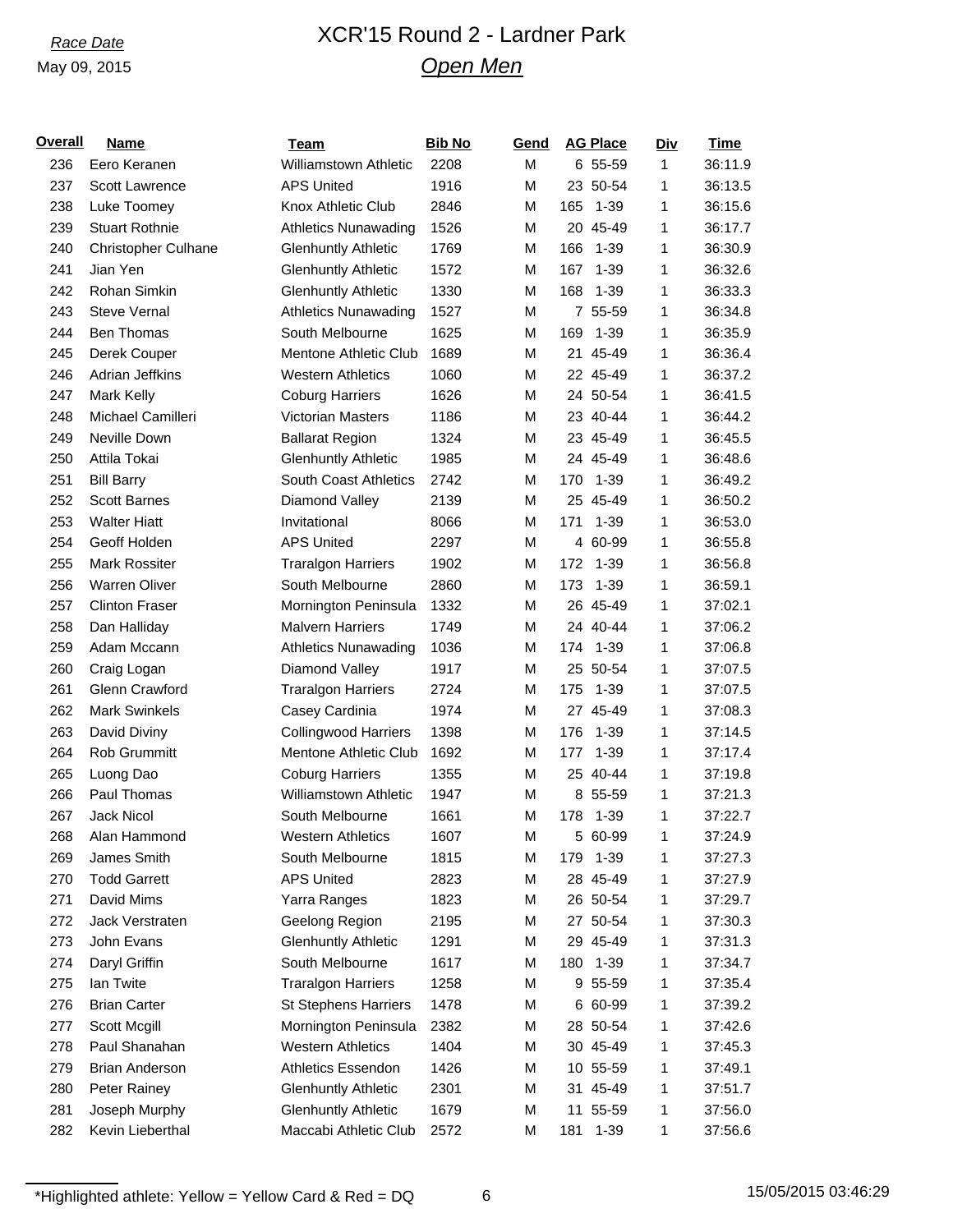## *Race Date* XCR'15 Round 2 - Lardner Park *Open Men*

| <b>Overall</b> | Name                      | Team                          | <b>Bib No</b> | Gend |     | <b>AG Place</b> | <b>Div</b> | <b>Time</b> |
|----------------|---------------------------|-------------------------------|---------------|------|-----|-----------------|------------|-------------|
| 283            | David Laven               | Yarra Ranges                  | 2263          | М    |     | 32 45-49        | 1          | 37:56.7     |
| 284            | Jean-Pierre Meyer         | <b>Traralgon Harriers</b>     | 1574          | М    | 182 | $1 - 39$        | 1          | 38:01.8     |
| 285            | Stephen Mclennan          | <b>Ballarat Region</b>        | 517           | M    |     | 29 50-54        | 1          | 38:03.4     |
| 286            | Chris MacGregor           | <b>Malvern Harriers</b>       | 2818          | М    | 183 | $1 - 39$        | 1          | 38:03.6     |
| 287            | <b>Stuart Walpole</b>     | Doncaster Athletic            | 1952          | М    | 184 | $1 - 39$        | 1          | 38:04.4     |
| 288            | Rodney Prime              | Knox Athletic Club            | 1855          | M    |     | 33 45-49        | 1          | 38:04.5     |
| 289            | <b>Gregory Moore</b>      | Keilor St Bernards            | 1575          | M    |     | 7 60-99         | 1          | 38:09.1     |
| 290            | Doug Sandiford            | <b>Richmond Harriers</b>      | 1747          | М    |     | 12 55-59        | 1          | 38:12.2     |
| 291            | Peter Cashin              | <b>Western Athletics</b>      | 1059          | М    |     | 13 55-59        | 1          | 38:13.1     |
| 292            | <b>Robert Meek</b>        | Old Xaverians Athletic        | 1501          | M    |     | 30 50-54        | 1          | 38:14.6     |
| 293            | Jeffrey Wright            | Knox Athletic Club            | 2010          | M    |     | 14 55-59        | 1          | 38:16.7     |
| 294            | Chris Wardlaw             | <b>Glenhuntly Athletic</b>    | 1846          | M    |     | 8 60-99         | 1          | 38:22.4     |
| 295            | Peter Vernon              | <b>Athletics Essendon</b>     | 1290          | М    |     | 31 50-54        | 1          | 38:24.3     |
| 296            | Andrew Mckenzie           | Diamond Valley                | 1799          | М    |     | 32 50-54        | 1          | 38:25.2     |
| 297            | John Gray                 | <b>Williamstown Athletic</b>  | 1941          | М    |     | 33 50-54        | 1          | 38:31.7     |
| 298            | Adam Bogatin              | Maccabi Athletic Club         | 2482          | М    | 185 | $1 - 39$        | 1          | 38:37.1     |
| 299            | <b>Tony Brain</b>         | <b>Melbourne University</b>   | 1862          | М    |     | 34 50-54        | 1          | 38:44.6     |
| 300            | Adrian Lyness             | Casey Cardinia                | 1118          | M    |     | 26 40-44        | 1          | 38:47.2     |
| 301            | <b>Tony Dell</b>          | <b>Richmond Harriers</b>      | 1605          | М    |     | 35 50-54        | 1          | 38:48.7     |
| 302            | <b>Adrian Murphy</b>      | <b>Collingwood Harriers</b>   | 2311          | М    |     | 36 50-54        | 1          | 38:53.3     |
| 303            | Phillip Mclennan          | <b>Ballarat Region</b>        | 1778          | М    |     | 34 45-49        | 1          | 38:57.2     |
| 304            | Daryl Standfield          | <b>Collingwood Harriers</b>   | 1914          | М    |     | 27 40-44        | 1          | 39:08.3     |
| 305            | Taylor Ogden              | Mentone Athletic Club         | 2687          | М    | 186 | $1 - 39$        | 1          | 39:11.1     |
| 306            | <b>Brett Eastwood</b>     | <b>Collingwood Harriers</b>   | 1734          | М    |     | 28 40-44        | 1          | 39:15.3     |
| 307            | Julian Boland             | <b>Mentone Athletic Club</b>  | 2615          | М    |     | 37 50-54        | 1          | 39:15.4     |
| 308            | Dennis Gellert            | <b>Glenhuntly Athletic</b>    | 1560          | М    |     | 15 55-59        | 1          | 39:19.9     |
| 309            | David Cobb                | South Melbourne               | 1360          | М    |     | 38 50-54        | 1          | 39:27.9     |
| 310            | Shane Holliday            | Geelong Region                | 1297          | M    | 187 | $1 - 39$        | 1          | 39:29.0     |
| 311            | Stephen Glover            | <b>Western Athletics</b>      | 1520          | M    |     | 35 45-49        | 1          | 39:34.3     |
| 312            | Michael Jansen            | <b>Athletics Waverley</b>     | 2345          | M    |     | 39 50-54        | 1          | 39:36.5     |
| 313            | <b>Christopher Scully</b> | <b>Malvern Harriers</b>       | 2092          | M    |     | 40 50-54        | 1          | 39:39.9     |
| 314            | <b>Travis White</b>       | <b>Traralgon Harriers</b>     | 1780          | M    | 188 | $1 - 39$        | 1          | 39:42.8     |
| 315            | Martin Ryan               | South Melbourne               | 1130          | М    |     | 41 50-54        | 1          | 39:51.6     |
| 316            | Ben Mudie                 | <b>Western Athletics</b>      | 1065          | М    | 189 | $1 - 39$        | 1          | 40:03.8     |
| 317            | John Crameri              | <b>Collingwood Harriers</b>   | 1085          | М    |     | 42 50-54        | 1          | 40:04.3     |
| 318            | <b>Brad Harkin</b>        | <b>Traralgon Harriers</b>     | 2606          | М    | 190 | $1 - 39$        | 1          | 40:07.3     |
| 319            | James O'Brien             | Wellington Athletic           | 1594          | М    | 191 | $1 - 39$        | 1          | 40:07.5     |
| 320            | Jack Hill                 | <b>Box Hill Athletic Club</b> | 2841          | M    | 192 | $1 - 39$        | 1          | 40:09.8     |
| 321            | James Lynch               | Ivanhoe Harriers              | 1327          | М    |     | 29 40-44        | 1          | 40:12.8     |
| 322            | <b>Phillip Dunstone</b>   | <b>Western Athletics</b>      | 1225          | М    |     | 36 45-49        | 1          | 40:32.4     |
| 323            | Joseph Campisi            | Oakleigh Athletic Club        | 1363          | М    |     | 16 55-59        | 1          | 40:38.0     |
| 324            | Craig Hewitson            | Yarra Ranges                  | 1610          | М    |     | 30 40-44        | 1          | 40:42.0     |
| 325            | Duncan Knox               | <b>Athletics Essendon</b>     | 1078          | M    |     | 17 55-59        | 1          | 41:09.9     |
| 326            | lan Henderson             | <b>Glenhuntly Athletic</b>    | 1926          | М    |     | 31 40-44        | 1          | 41:19.1     |
| 327            | Robin Broberg             | Diamond Valley                | 1667          | М    |     | 9 60-99         | 1          | 41:23.5     |
| 328            | <b>Andrew Matthews</b>    | Keilor St Bernards            | 1825          | М    |     | 37 45-49        | 1          | 41:58.5     |
| 329            | <b>Todd Houghton</b>      | <b>Traralgon Harriers</b>     | 1735          | М    |     | 32 40-44        | 1          | 42:02.6     |
|                |                           |                               |               |      |     |                 |            |             |

 $*$ Highlighted athlete: Yellow = Yellow Card & Red = DQ 7 15/05/2015 03:46:29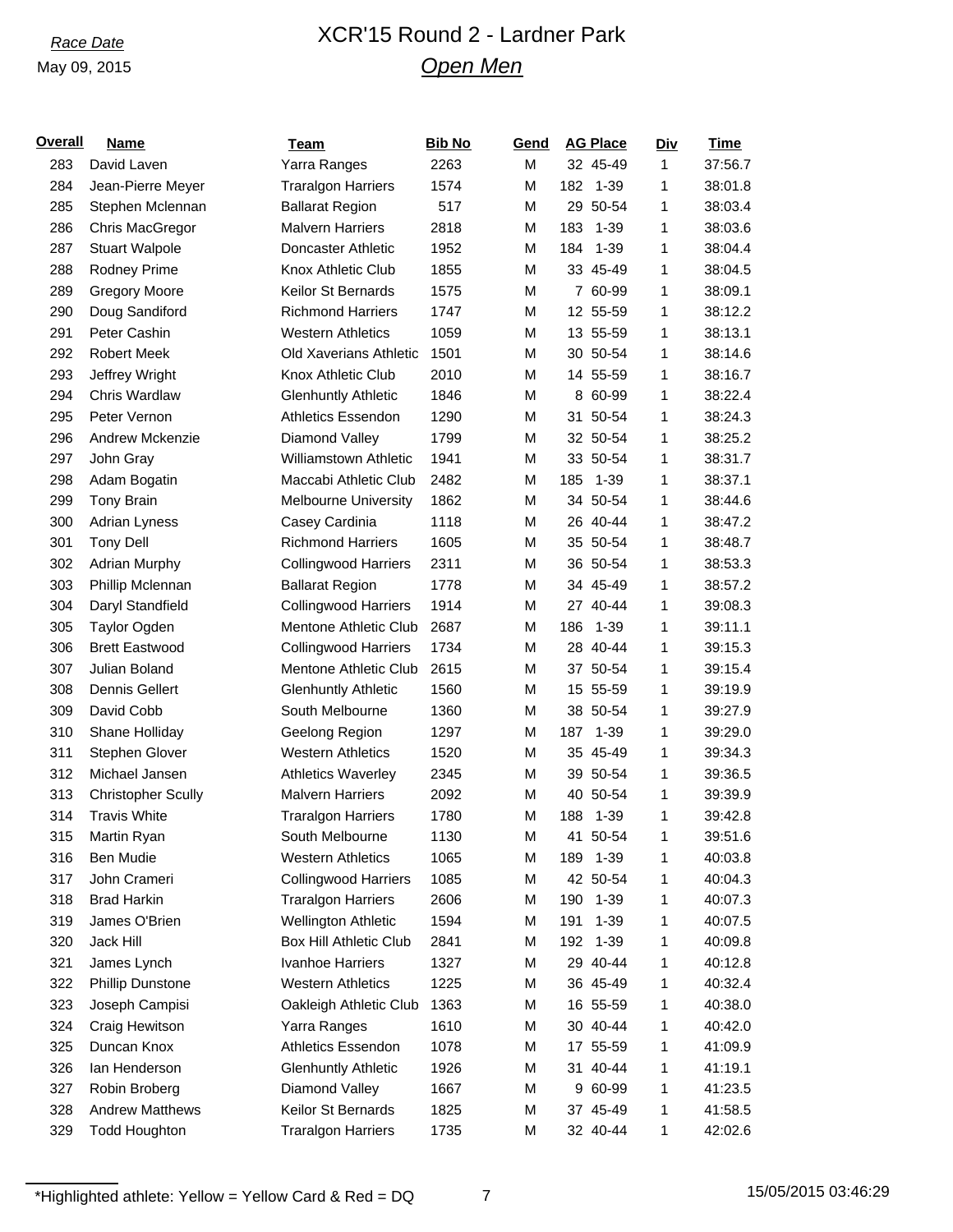## *Race Date* XCR'15 Round 2 - Lardner Park *Open Men*

| <b>Overall</b> | <b>Name</b>               | <b>Team</b>                   | <b>Bib No</b> | Gend | <b>AG Place</b> | <u>Div</u> | <u>Time</u> |
|----------------|---------------------------|-------------------------------|---------------|------|-----------------|------------|-------------|
| 330            | <b>Greg Schofield</b>     | <b>St Stephens Harriers</b>   | 1479          | M    | 18 55-59        | 1          | 42:04.4     |
| 331            | Simon St Hill             | <b>Box Hill Athletic Club</b> | 2180          | M    | 43 50-54        | 1          | 42:05.6     |
| 332            | <b>Gerard Thrall</b>      | Yarra Ranges                  | 2173          | M    | 44 50-54        | 1          | 42:15.6     |
| 333            | Ross Pentland             | Invitational                  | 7999          | M    | 193<br>$1 - 39$ | 1          | 42:26.2     |
| 334            | Peter Dodgshun            | <b>APS United</b>             | 1739          | M    | 10 60-99        | 1          | 42:28.2     |
| 335            | Jim Sayer                 | <b>Collingwood Harriers</b>   | 2190          | M    | 38 45-49        | 1          | 42:30.9     |
| 336            | <b>Christopher Parker</b> | South Melbourne               | 1124          | M    | 45 50-54        | 1          | 42:34.8     |
| 337            | Damien Clifford           | Diamond Valley                | 1810          | M    | 39 45-49        | 1          | 42:37.8     |
| 338            | <b>Charles Clark</b>      | <b>Coburg Harriers</b>        | 2838          | M    | 46 50-54        | 1          | 42:41.9     |
| 339            | Sam Defanis               | <b>Victorian Masters</b>      | 1100          | M    | 11 60-99        | 1          | 42:44.2     |
| 340            | Wayne Hogan               | Knox Athletic Club            | 2259          | M    | 12 60-99        | 1          | 42:48.5     |
| 341            | <b>Brett Jenkins</b>      | Mentone Athletic Club         | 2193          | M    | $1 - 39$<br>194 | 1          | 42:49.6     |
| 342            | John Lipscomb             | South Coast Athletics         | 2168          | M    | 33 40-44        | 1          | 42:49.9     |
| 343            | Paul Kennedy              | Keilor St Bernards            | 2141          | M    | 19 55-59        | 1          | 43:13.1     |
| 344            | <b>Christopher Murphy</b> | <b>Glenhuntly Athletic</b>    | 2026          | M    | 20 55-59        | 1          | 43:15.1     |
| 345            | Darran Hill               | Athletics Essendon            | 1932          | M    | 195<br>$1 - 39$ | 1          | 43:17.6     |
| 346            | Humphrey Enter            | <b>Glenhuntly Athletic</b>    | 1923          | M    | 13 60-99        | 1          | 43:19.2     |
| 347            | Gerard O'Donnell          | Oakleigh Athletic Club        | 1608          | M    | 14 60-99        | 1          | 43:20.1     |
| 348            | <b>Philip Crowther</b>    | Knox Athletic Club            | 1717          | M    | 15 60-99        | 1          | 43:24.2     |
| 349            | Douglas Leutchford        | <b>Collingwood Harriers</b>   | 2282          | M    | 47 50-54        | 1          | 43:25.2     |
| 350            | Dean Fergie               | South Melbourne               | 2348          | M    | 40 45-49        | 1          | 43:27.2     |
| 351            | Alex Mudie                | <b>Western Athletics</b>      | 2828          | M    | 196<br>$1 - 39$ | 1          | 43:29.9     |
| 352            | Michael Meaney            | <b>Coburg Harriers</b>        | 1458          | M    | 21 55-59        | 1          | 43:36.7     |
| 353            | Philip Verrocchi          | <b>Athletics Nunawading</b>   | 1443          | M    | $1 - 39$<br>197 | 1          | 43:48.5     |
| 354            | Daniel Ghantow            | Diamond Valley                | 2160          | M    | 198<br>$1 - 39$ | 1          | 43:50.4     |
| 355            | <b>Bruce Wilson</b>       | <b>APS United</b>             | 2778          | M    | 16 60-99        | 1          | 43:54.3     |
| 356            | Liam Dell                 | <b>Richmond Harriers</b>      | 1604          | M    | $1 - 39$<br>199 | 1          | 43:56.6     |
| 357            | Lyndon Loader             | <b>Glenhuntly Athletic</b>    | 2372          | M    | 34 40-44        | 1          | 43:57.8     |
| 358            | Michael Booker            | Knox Athletic Club            | 2664          | M    | $1 - 39$<br>200 | 1          | 44:03.0     |
| 359            | Chris Brown               | Oakleigh Athletic Club        | 1265          | M    | 22 55-59        | 1          | 44:03.1     |
| 360            | <b>Tim Crosbie</b>        | South Coast Athletics         | 1001          | M    | 48 50-54        | 1          | 44:14.5     |
| 361            | Stephen Murphy            | Athletics Essendon            | 1429          | M    | 49 50-54        | 1          | 44:26.1     |
| 362            | Gregory Payne             | South Melbourne               | 1524          | M    | 17 60-99        | 1          | 44:32.7     |
| 363            | Eddie Smith               | <b>Athletics Nunawading</b>   | 1369          | M    | 50 50-54        | 1          | 44:40.8     |
| 364            | Mark Cornell              | <b>Collingwood Harriers</b>   | 2279          | M    | 23 55-59        | 1          | 44:56.5     |
| 365            | <b>Christopher Struve</b> | <b>Ivanhoe Harriers</b>       | 1884          | M    | 35 40-44        | 1          | 44:56.9     |
| 366            | Kevin Solomon             | <b>Richmond Harriers</b>      | 1176          | M    | 18 60-99        | 1          | 45:32.7     |
| 367            | Christopher Worsnop       | Old Xaverians Athletic        | 1112          | M    | 24 55-59        | 1          | 45:37.0     |
| 368            | Robert Ryan               | Casey Cardinia                | 1040          | M    | 36 40-44        | 1          | 45:44.9     |
| 369            | Scott Lovell              | <b>Collingwood Harriers</b>   | 1448          | M    | 41 45-49        | 1          | 45:54.2     |
| 370            | Ross Wyatt                | <b>Collingwood Harriers</b>   | 2610          | M    | 51 50-54        | 1          | 46:10.0     |
| 371            | Stephen Plumb             | South Coast Athletics         | 2170          | M    | 25 55-59        | 1          | 46:17.8     |
| 372            | Clyde Riddoch             | <b>Athletics Waverley</b>     | 1451          | M    | 19 60-99        | 1          | 46:32.1     |
| 373            | Aidan Keranen             | Williamstown Athletic         | 2207          | M    | $1 - 39$<br>201 | 1          | 47:13.1     |
| 374            | Peter Casey               | South Melbourne               | 2101          | M    | 52 50-54        | 1          | 47:29.5     |
| 375            | Francis Kaszmarek         | <b>Malvern Harriers</b>       | 2376          | M    | 42 45-49        | 1          | 47:37.3     |
| 376            | Patrick Thien             | <b>Glenhuntly Athletic</b>    | 2397          | М    | 202 1-39        | 1          | 47:51.1     |
|                |                           |                               |               |      |                 |            |             |

\*Highlighted athlete: Yellow = Yellow Card & Red = DQ 8  $\frac{8}{15/05/2015}$  15/05/2015 03:46:30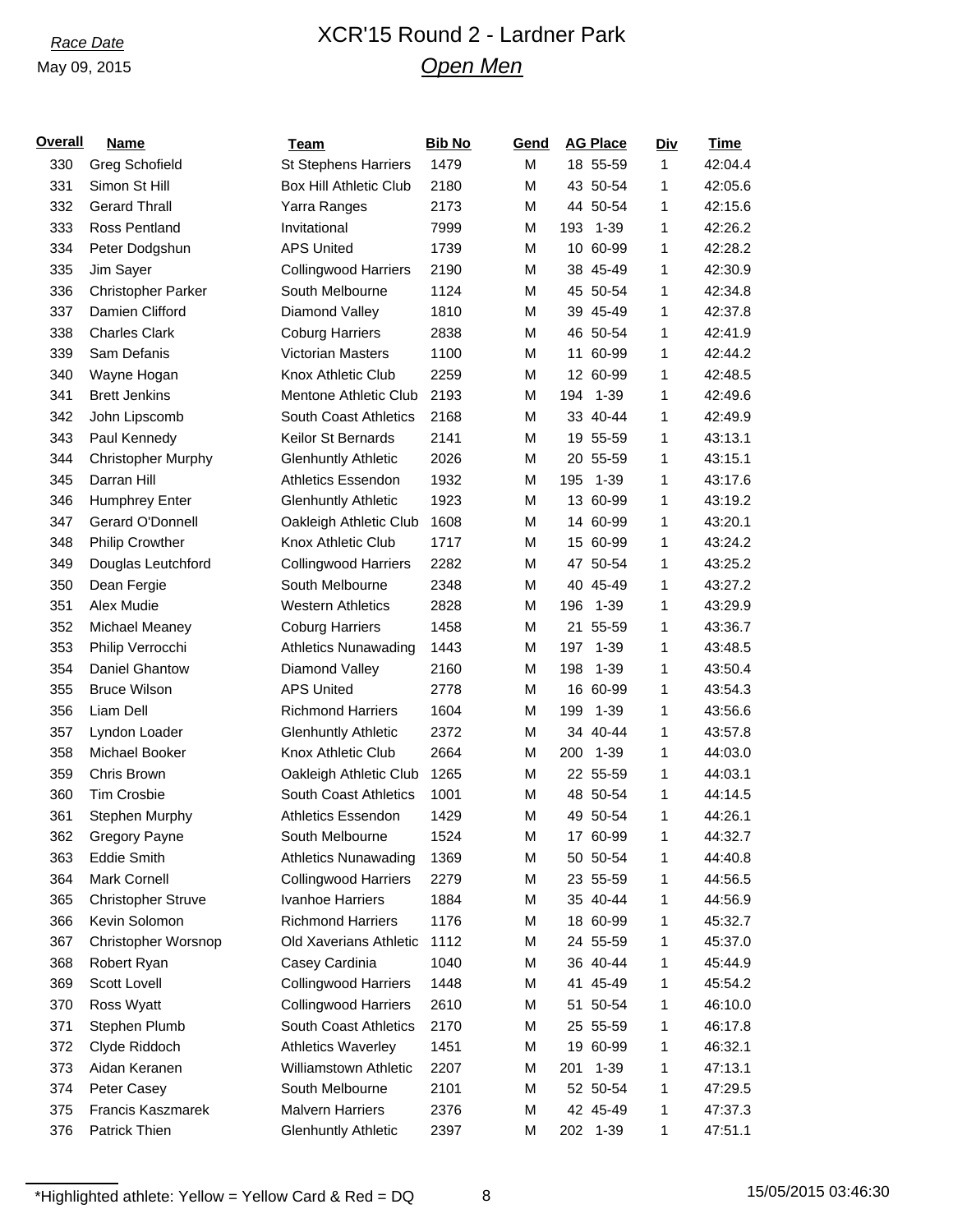## *Race Date* XCR'15 Round 2 - Lardner Park *Open Men*

| Overall | Name                 | Team                        | <b>Bib No</b> | Gend | <b>AG Place</b> |          | Div | <b>Time</b> |
|---------|----------------------|-----------------------------|---------------|------|-----------------|----------|-----|-------------|
| 377     | Peter Samon          | Geelong Region              | 1774          | М    | 43 45-49        |          | 1   | 48:07.8     |
| 378     | Jason Kennedy        | <b>Collingwood Harriers</b> | 1633          | М    | 37              | 40-44    | 1   | 48:11.7     |
| 379     | Kieran Dell          | <b>Richmond Harriers</b>    | 1603          | M    | 203             | 1-39     | 1   | 48:19.6     |
| 380     | <b>Ewald Seibold</b> | Knox Athletic Club          | 2248          | M    | 20 60-99        |          | 1   | 48:21.5     |
| 381     | David Burke          | Ivanhoe Harriers            | 1052          | М    | 204             | 1-39     | 1   | 48:38.7     |
| 382     | John David           | Ivanhoe Harriers            | 1053          | М    | 26 55-59        |          | 1   | 49:03.0     |
| 383     | <b>Austen Mates</b>  | <b>Richmond Harriers</b>    | 1154          | M    | 205             | $1 - 39$ | 1   | 49:21.7     |
| 384     | <b>Stuart Nicol</b>  | South Melbourne             | 1662          | М    | 21 60-99        |          | 1   | 49:22.5     |
| 385     | Dennis Lazar         | Diamond Valley              | 1906          | M    | 27 55-59        |          | 1   | 50:01.7     |
| 386     | <b>Brendan Dell</b>  | <b>Richmond Harriers</b>    | 1601          | M    | 206             | 1-39     | 1   | 54:58.2     |
| 387     | Phillip Sheridan     | Knox Athletic Club          | 2212          | М    | 53 50-54        |          | 1   | 56:32.1     |
| 388     | Shane Derby          | Collingwood Harriers        | 2494          | М    |                 | 54 50-54 | 1   | 57:54.9     |
| 389     | Kevin Esmore         | <b>Glenhuntly Athletic</b>  | 1026          | М    | 22 60-99        |          | 1   | 1:04:55.7   |
| 390     | Geoffrey Warner      | <b>St Stephens Harriers</b> | 2597          | М    | 55 50-54        |          | 1   | 1:08:26.4   |
| 391     | John Zeleznikow      | <b>Glenhuntly Athletic</b>  | 1847          | M    | 23 60-99        |          | 1   | 1:16:00.4   |
| 392     | <b>Pete Battrick</b> | Oakleigh Athletic Club      | 2680          | M    | 24 60-99        |          | 1   | 1:18:47.1   |
| 393     | Kenneth Carter       | <b>Coburg Harriers</b>      | 1147          | M    | 25              | 60-99    | 1   | 1:22:02.6   |
| DQ      | Jack Birmingham      | <b>Ballarat Region</b>      | 2260          | M    | DQ              | 1-39     | 11  | 31:21.8     |
|         |                      |                             |               |      |                 |          |     |             |

 $*$ Highlighted athlete: Yellow = Yellow Card & Red = DQ 9 15/05/2015 03:46:30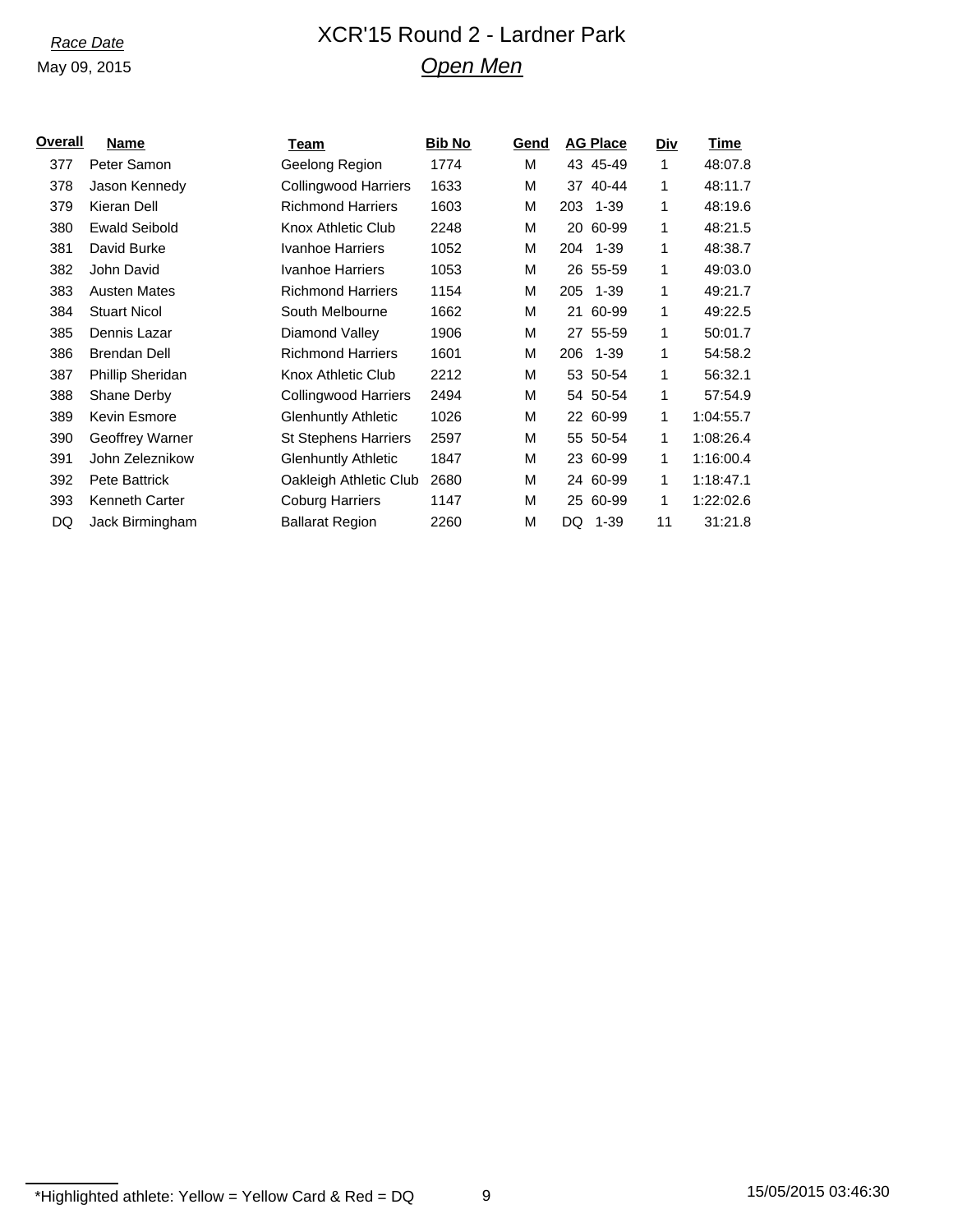# *Race Date* XCR'15 Round 2 - Lardner Park *Overall Finish List*

## **Open Women**

| <b>Overall</b> | <b>Name</b>             | <b>Team</b>                   | <b>Bib No</b> | Gend | <b>AG Place</b> | <b>Time</b> |
|----------------|-------------------------|-------------------------------|---------------|------|-----------------|-------------|
| 1              | <b>Sinead Diver</b>     | South Melbourne               | 94            | F    | $1 - 39$<br>1   | 14:40.0     |
| $\overline{2}$ | Sarah Klein             | <b>Frankston Athletic</b>     | 20            | F    | 2<br>$1 - 39$   | 14:44.5     |
| 3              | Virginia Moloney        | <b>Collingwood Harriers</b>   | 1086          | F    | 3<br>$1 - 39$   | 14:47.4     |
| 4              | Karinna Fyfe            | <b>Glenhuntly Athletic</b>    | 1925          | F    | $1 - 39$<br>4   | 14:50.1     |
| 5              | Gemma Maini             | <b>Frankston Athletic</b>     | 2165          | F    | $1 - 39$<br>5   | 15:04.1     |
| 6              | Alexandra Paterson      | Old Xaverians Athletic        | 2256          | F    | $1 - 39$<br>6   | 15:11.2     |
| $\overline{7}$ | Erchana Murray-Bartlett | <b>Collingwood Harriers</b>   | 1681          | F    | $1 - 39$<br>7   | 15:17.1     |
| 8              | Sarah Waters            | Geelong Region                | 120           | F    | $1 - 39$<br>8   | 15:19.0     |
| 9              | Ellie O'Kane            | Geelong Region                | 78            | F    | $1 - 39$<br>9   | 15:24.1     |
| 10             | <b>Tracey Austin</b>    | <b>Malvern Harriers</b>       | 2254          | F    | $1 - 39$<br>10  | 15:32.4     |
| 11             | Deborah Niccol          | South Melbourne               | 1997          | F    | $1 - 39$<br>11  | 15:40.0     |
| 12             | Samantha Prime          | Knox Athletic Club            | 1537          | F    | $1 - 39$<br>12  | 15:40.6     |
| 13             | Angela Williams         | <b>Ballarat Region</b>        | 231           | F    | 40-44<br>1      | 15:43.8     |
| 14             | Grace Brown             | <b>Box Hill Athletic Club</b> | 2320          | F    | $1 - 39$<br>13  | 15:44.5     |
| 15             | Sarah McSweeney         | <b>Melbourne University</b>   | 91            | F    | $1 - 39$<br>14  | 15:46.8     |
| 16             | Cassie Higham           | <b>Glenhuntly Athletic</b>    | 1027          | F    | $1 - 39$<br>15  | 15:49.5     |
| 17             | Veida Somerville        | Yarra Ranges                  | 2089          | F    | 16<br>$1 - 39$  | 15:50.3     |
| 18             | Samantha Wallace        | Mornington Peninsula          | 2807          | F    | $1 - 39$<br>17  | 15:51.3     |
| 19             | Bronwyn Humphrys        | South Melbourne               | 1025          | F    | $1 - 39$<br>18  | 15:52.5     |
| 20             | Julie Norney            | <b>Box Hill Athletic Club</b> | 544           | F    | 45-49<br>1      | 15:55.4     |
| 21             | Ni'ia Jones             | <b>Richmond Harriers</b>      | 2218          | F    | $1 - 39$<br>19  | 16:05.9     |
| 22             | Amelia Aslanides        | <b>Glenhuntly Athletic</b>    | 1536          | F    | $1 - 39$<br>20  | 16:08.2     |
| 23             | <b>Tracy Douglas</b>    | <b>Western Athletics</b>      | 1224          | F    | $1 - 39$<br>21  | 16:09.8     |
| 24             | Kate Seibold            | Knox Athletic Club            | 1552          | F    | $1 - 39$<br>22  | 16:10.8     |
| 25             | Maddie Lawson           | <b>Richmond Harriers</b>      | 2485          | F    | 23<br>$1 - 39$  | 16:13.4     |
| 26             | <b>Whitney Sharpe</b>   | <b>St Stephens Harriers</b>   | 1457          | F    | $1 - 39$<br>24  | 16:14.6     |
| 27             | Claire Johnson          | Mentone Athletic Club         | 1695          | F    | $1 - 39$<br>25  | 16:20.7     |
| 28             | <b>Brigitte Seeley</b>  | <b>Athletics Nunawading</b>   | 1638          | F    | $1 - 39$<br>26  | 16:22.2     |
| 29             | Jaimie Vernon           | Athletics Essendon            | 1289          | F    | $1 - 39$<br>27  | 16:24.2     |
| 30             | Kara Landells           | <b>Collingwood Harriers</b>   | 2281          | F    | $1 - 39$<br>28  | 16:26.8     |
| 31             | Aislinn Prendergast     | Melbourne University          | 2662          | F    | $1 - 39$<br>29  | 16:32.1     |
| 32             | Susan Michelsson        | <b>Collingwood Harriers</b>   | 2407          | F    | 2 40-44         | 16:34.1     |
| 33             | Joanne Ritson           | South Melbourne               | 1495          | F    | 30<br>1-39      | 16:35.2     |
| 34             | <b>Claire Thomas</b>    | South Melbourne               | 1731          | F    | 31<br>$1 - 39$  | 16:36.0     |
| 35             | Cassandra Hallam        | Wellington Athletic           | 1531          | F    | $1 - 39$<br>32  | 16:36.9     |
| 36             | Natasha Typuszak        | <b>Ballarat Region</b>        | 248           | F    | $1 - 39$<br>33  | 16:37.2     |
| 37             | Jessica Campbell        | Diamond Valley                | 2053          | F    | $1 - 39$<br>34  | 16:39.7     |
| 38             | Kirstin Bull            | South Melbourne               | 1580          | F    | $1 - 39$<br>35  | 16:43.0     |
| 39             | <b>Stacey Bulger</b>    | <b>Glenhuntly Athletic</b>    | 1343          | F    | $1 - 39$<br>36  | 16:43.6     |
| 40             | Karen Barlow            | Knox Athletic Club            | 2233          | F    | $1 - 39$<br>37  | 16:44.9     |
| 41             | Rachel Spencer          | South Melbourne               | 1433          | F    | $1 - 39$<br>38  | 16:46.2     |
| 42             | Elise Aplin             | Keilor St Bernards            | 2309          | F    | $1 - 39$<br>39  | 16:46.3     |
| 43             | Sharon Nannery          | South Melbourne               | 2187          | F    | 40<br>$1 - 39$  | 16:47.2     |
| 44             | Nardine Bainbridge      | <b>Western Athletics</b>      | 1382          | F    | $1 - 39$<br>41  | 16:48.1     |
| 45             | Aisling Moran           | <b>Collingwood Harriers</b>   | 2286          | F    | 42<br>$1 - 39$  | 16:48.2     |
| 46             | Susanne Wilson          | Knox Athletic Club            | 559           | F    | 2 45-49         | 16:49.6     |
| 47             | Simone Quin             | Knox Athletic Club            | 1548          | F    | 3 40-44         | 16:50.9     |

Results By Race Management Systems, Inc. Athletics 1 12/05/2015 10:15:03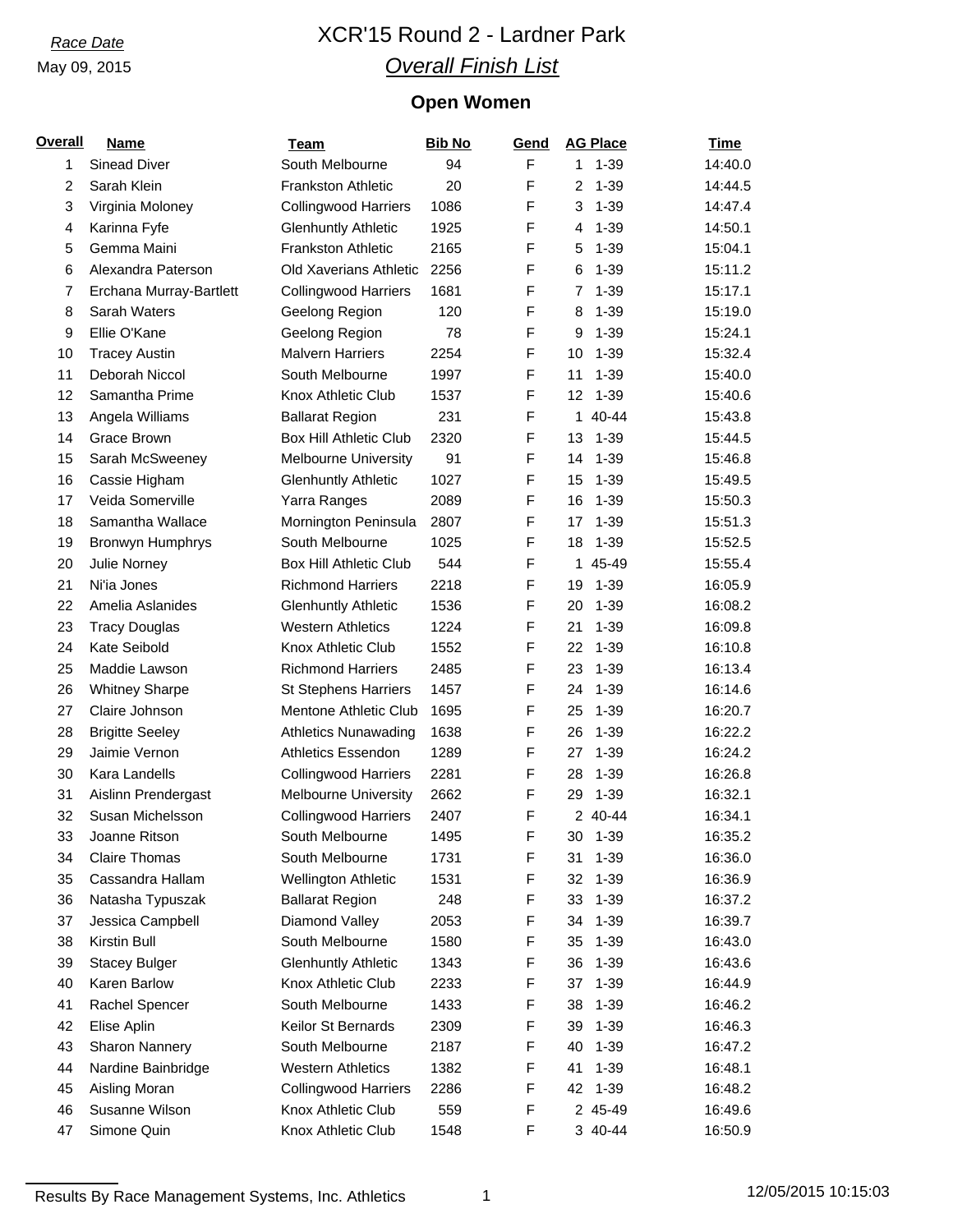# *Race Date* XCR'15 Round 2 - Lardner Park *Overall Finish List*

## **Open Women**

| <b>Overall</b> | <b>Name</b>                          | <b>Team</b>                   | <b>Bib No</b> | <b>Gend</b> | <b>AG Place</b>           | Time               |
|----------------|--------------------------------------|-------------------------------|---------------|-------------|---------------------------|--------------------|
| 48             | Sarah Cant                           | <b>Box Hill Athletic Club</b> | 2110          | $\mathsf F$ | 43 1-39                   | 16:54.6            |
| 49             | Kirsten Jackson                      | <b>Athletics Waverley</b>     | 1973          | F           | 3 45-49                   | 16:59.6            |
| 50             | Alana Plymin                         | South Melbourne               | 1665          | F           | $1 - 39$<br>44            | 17:03.3            |
| 51             | Rochelle Kennedy                     | <b>Western Athletics</b>      | 2045          | F           | $1 - 39$<br>45            | 17:04.2            |
| 52             | Megan Szirom                         | <b>Frankston Athletic</b>     | 1010          | F           | $1 - 39$<br>46            | 17:05.2            |
| 53             | Kellie Macknamara                    | <b>Glenhuntly Athletic</b>    | 545           | F           | 4 40-44                   | 17:05.8            |
| 54             | Laura Finnerty                       | <b>Athletics Nunawading</b>   | 2171          | F           | $1 - 39$<br>47            | 17:12.5            |
| 55             | Grace Kalac                          | <b>Box Hill Athletic Club</b> | 2417          | F           | $1 - 39$<br>48            | 17:16.4            |
| 56             | Niamh O'Reilly                       | <b>Athletics Waverley</b>     | 2346          | F           | 5 40-44                   | 17:20.0            |
| 57             | Aine Moran                           | <b>Collingwood Harriers</b>   | 2285          | F           | 49<br>$1 - 39$            | 17:20.8            |
| 58             | Rebecca Beagley                      | <b>Glenhuntly Athletic</b>    | 1320          | F           | $1 - 39$<br>50            | 17:22.7            |
| 59             | Sally Naylor                         | <b>St Stephens Harriers</b>   | 1444          | F           | $1 - 39$<br>51            | 17:23.8            |
| 60             | June Petrie                          | <b>Box Hill Athletic Club</b> | 2734          | F           | 50-54<br>1                | 17:24.5            |
| 61             | Dolores Quinn                        | Williamstown Athletic         | 1946          | F           | 52<br>$1 - 39$            | 17:30.1            |
| 62             | Michelle Hawkes                      | <b>Ballarat Region</b>        | 489           | F           | 6 40-44                   | 17:37.8            |
| 63             | Sophie Keough                        | South Melbourne               | 2258          | F           | $1 - 39$<br>53            | 17:38.9            |
| 64             | Kelsey Walton                        | <b>Frankston Athletic</b>     | 1145          | F           | $1 - 39$<br>54            | 17:39.5            |
| 65             | Isabelle Gerardi                     | <b>Athletics Essendon</b>     | 1466          | F           | 55<br>$1 - 39$            | 17:40.8            |
| 66             | Rebecca Rogers                       | Mornington Peninsula          | 1162          | F           | $1 - 39$<br>56            | 17:41.4            |
| 67             | Ella Trimboli                        | <b>Melbourne University</b>   | 1167          | F           | $1 - 39$<br>57            | 17:43.7            |
| 68             | Carolyn Huell                        | <b>Western Athletics</b>      | 2185          | F           | 4 45-49                   | 17:47.0            |
| 69             | <b>Bianca Share</b>                  | Keilor St Bernards            | 1493          | F           | $1 - 39$<br>58            | 17:48.3            |
| 70             | Anne Buckley                         | Victorian Masters             | 2441          | F           | 5 45-49                   | 17:50.7            |
| 71             | Maryann Murray                       | Diamond Valley                | 1711          | F           | 6 45-49                   | 17:52.0            |
| 72             | Genevieve Blanch                     | <b>Melbourne University</b>   | 1831          | F           | $1 - 39$<br>59            | 17:54.4            |
| 73             | Gemma Hall                           | <b>Athletics Nunawading</b>   | 1901          | F           | 60<br>$1 - 39$            | 17:54.8            |
| 74             | Alexandra Bull                       | <b>Melbourne University</b>   | 1021          | F           | 61<br>$1 - 39$            | 17:57.0            |
| 75             | <b>Heather Whitaker</b>              | Mentone Athletic Club         | 2194          | F           | $1 - 39$<br>62            | 17:57.7            |
| 76             | Laura Eades                          | <b>Glenhuntly Athletic</b>    | 2779          | F           | $1 - 39$<br>63            | 17:57.8            |
| 77             | Kate Downward                        | Doncaster Athletic            | 2527          | F           | $1 - 39$<br>64            | 17:58.7            |
| 78             | Sally Morrison                       | Casey Cardinia                | 1646          | F           | 65<br>$1 - 39$            | 18:00.1            |
| 79             | Amanda Branson                       | Yarra Ranges                  | 1373          | F           | 7 40-44                   | 18:00.7            |
| 80             | <b>Heather Gaunt</b>                 | <b>Collingwood Harriers</b>   | 1032          | F           | 7 45-49                   | 18:01.7            |
|                |                                      | South Melbourne               |               | F           |                           |                    |
| 81<br>82       | Gabrielle Wilson                     | Keilor St Bernards            | 1875<br>1170  | F           | $1 - 39$<br>66<br>8 40-44 | 18:02.1<br>18:02.4 |
| 83             | Carolyn Tonelli                      | South Melbourne               | 1489          | F           | $1 - 39$                  |                    |
|                | <b>Frances Taylor</b><br>Sarah Lewis | South Coast Athletics         |               | F           | 67<br>$1 - 39$<br>68      | 18:02.9            |
| 84             |                                      |                               | 1544          | F           |                           | 18:05.0            |
| 85             | <b>Tarryn Whitmore</b>               | Diamond Valley                | 2162          |             | 69<br>$1 - 39$            | 18:08.1            |
| 86             | Fiona Hobbs                          | Invitational                  | 8064          | F           | $1 - 39$<br>70            | 18:09.1            |
| 87             | Ruth Hodge                           | <b>Wellington Athletic</b>    | 1465          | F           | $1 - 39$<br>71            | 18:13.8            |
| 88             | Rebecca Webb                         | <b>Collingwood Harriers</b>   | 2696          | F           | $1 - 39$<br>72            | 18:17.9            |
| 89             | Laura Campbell                       | Diamond Valley                | 2054          | F           | 2 50-54                   | 18:19.4            |
| 90             | Julie Manning                        | Old Xaverians Athletic        | 2296          | F           | 73<br>$1 - 39$            | 18:19.7            |
| 91             | Rebecca Toomey                       | South Melbourne               | 1490          | F           | $1 - 39$<br>74            | 18:20.7            |
| 92             | Peta Alexander                       | Diamond Valley                | 1977          | F           | $1 - 39$<br>75            | 18:28.5            |
| 93             | Martine Botha                        | <b>Melbourne University</b>   | 2288          | F           | $1 - 39$<br>76            | 18:30.0            |
| 94             | Helen Bryan                          | Mentone Athletic Club         | 1886          | F           | 9 40-44                   | 18:30.8            |

Results By Race Management Systems, Inc. Athletics 2 12/05/2015 10:15:03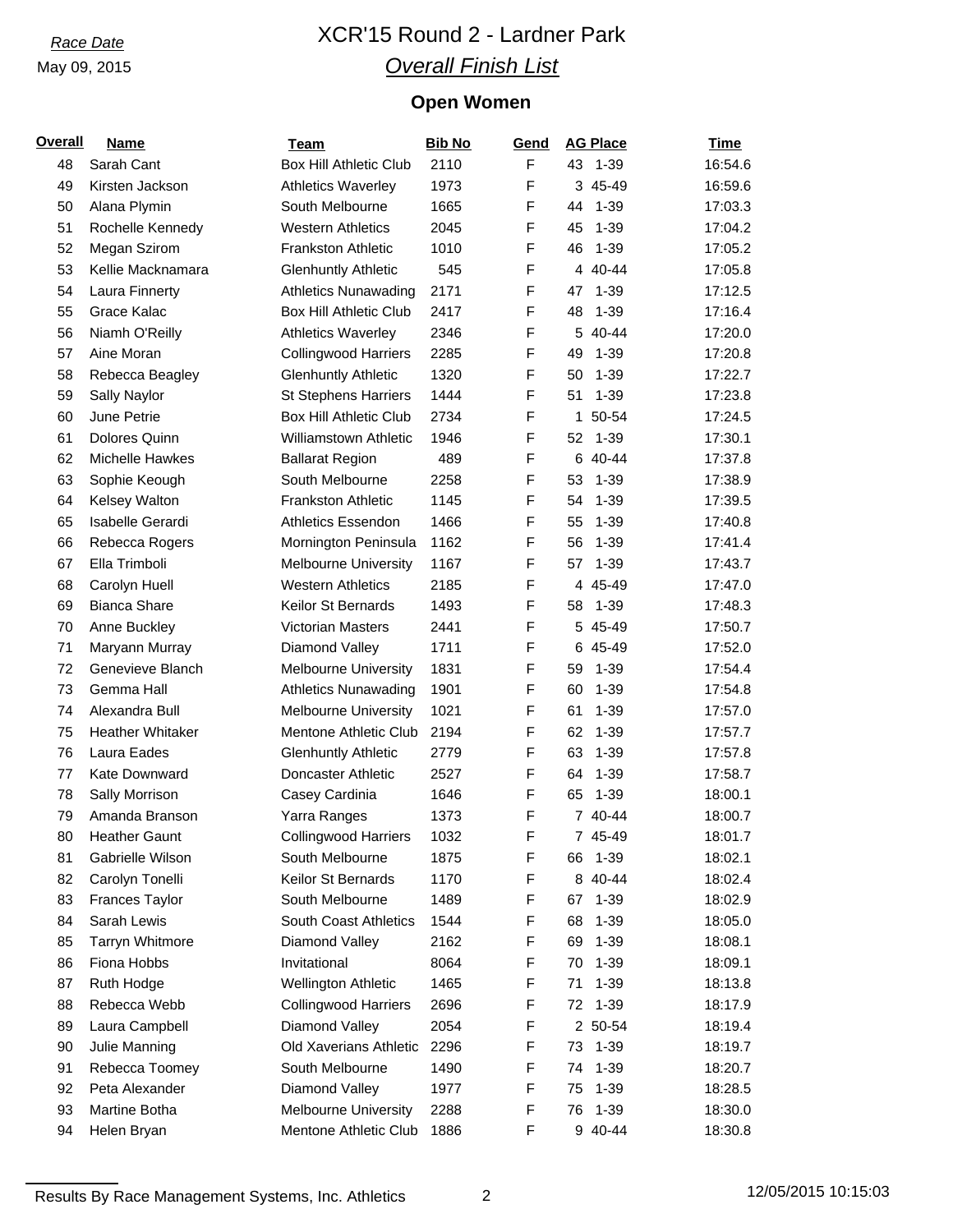# *Race Date* XCR'15 Round 2 - Lardner Park *Overall Finish List*

## **Open Women**

| <b>Overall</b> | <b>Name</b>               | <b>Team</b>                   | <b>Bib No</b> | Gend | <b>AG Place</b> | <b>Time</b> |
|----------------|---------------------------|-------------------------------|---------------|------|-----------------|-------------|
| 95             | Lucy Honigman             | South Melbourne               | 1596          | F    | $1 - 39$<br>77  | 18:31.4     |
| 96             | Susan Howell              | Geelong Region                | 1434          | F    | 3 50-54         | 18:31.6     |
| 97             | Stacey Van Dueren         | <b>Coburg Harriers</b>        | 557           | F    | 55-99<br>1      | 18:33.4     |
| 98             | Amanda Laven              | Yarra Ranges                  | 2262          | F    | 10 40-44        | 18:39.7     |
| 99             | Denise Bennett            | South Melbourne               | 1539          | F    | 8 45-49         | 18:41.0     |
| 100            | Renee Owen                | <b>Frankston Athletic</b>     | 2512          | F    | $1 - 39$<br>78  | 18:41.5     |
| 101            | Jessica Prime             | Casey Cardinia                | 1538          | F    | $1 - 39$<br>79  | 18:42.0     |
| 102            | <b>Rachel Painter</b>     | <b>Melbourne University</b>   | 2337          | F    | $1 - 39$<br>80  | 18:43.0     |
| 103            | Rebecca Cato              | <b>St Stephens Harriers</b>   | 1733          | F    | 81<br>$1 - 39$  | 18:43.2     |
| 104            | Monica Ireland            | Keilor St Bernards            | 1908          | F    | 82<br>$1 - 39$  | 18:44.0     |
| 105            | Belinda Keogh             | <b>Western Athletics</b>      | 1872          | F    | 83<br>$1 - 39$  | 18:44.5     |
| 106            | Anna Ross                 | <b>Glenhuntly Athletic</b>    | 1475          | F    | $1 - 39$<br>84  | 18:47.3     |
| 107            | Joanne Pratt              | Casey Cardinia                | 2037          | F    | $1 - 39$<br>85  | 18:48.9     |
| 108            | <b>Hilary Meyer</b>       | <b>Traralgon Harriers</b>     | 1555          | F    | 86<br>$1 - 39$  | 18:49.6     |
| 109            | Ana Carlota Rodriguez     | South Melbourne               | 2635          | F    | 87<br>$1 - 39$  | 18:52.2     |
| 110            | Anna Petrakos             | Mentone Athletic Club         | 2374          | F    | $1 - 39$<br>88  | 18:53.6     |
| 111            | Samantha Cooke            | <b>Glenhuntly Athletic</b>    | 1204          | F    | $1 - 39$<br>89  | 18:54.8     |
| 112            | Bianca Graham             | Old Xaverians Athletic        | 2768          | F    | $1 - 39$<br>90  | 18:58.5     |
| 113            | <b>Brigitte Sneyders</b>  | <b>Western Athletics</b>      | 2186          | F    | $1 - 39$<br>91  | 19:04.7     |
| 114            | Alice Carter              | <b>St Stephens Harriers</b>   | 1477          | F    | $1 - 39$<br>92  | 19:09.5     |
| 115            | <b>Talitha Crawford</b>   | <b>Box Hill Athletic Club</b> | 1255          | F    | 40-44<br>11     | 19:10.3     |
| 116            | <b>Brooke Gordon</b>      | <b>Glenhuntly Athletic</b>    | 1314          | F    | $1 - 39$<br>93  | 19:11.4     |
| 117            | Katharine Scarlett        | <b>Melbourne University</b>   | 1864          | F    | $1 - 39$<br>94  | 19:11.5     |
| 118            | Margaret Fitzgerald       | Old Xaverians Athletic        | 1964          | F    | 4 50-54         | 19:12.6     |
| 119            | Anne Lord                 | Ringwood Athletic             | 1725          | F    | 5 50-54         | 19:13.4     |
| 120            | Debra Neil                | Mornington Peninsula          | 2806          | F    | 12 40-44        | 19:15.1     |
| 121            | Danielle Crestani-Spencer | <b>South Coast Athletics</b>  | 2785          | F    | $1 - 39$<br>95  | 19:18.0     |
| 122            | Kuniko Bowden             | <b>Mentone Athletic Club</b>  | 1685          | F    | 45-49<br>9      | 19:20.4     |
| 123            | Kim Wen                   | South Melbourne               | 1716          | F    | $1 - 39$<br>96  | 19:26.8     |
| 124            | Rosa Law                  | South Melbourne               | 2237          | F    | 10 45-49        | 19:28.9     |
| 125            | <b>Catherine Matthews</b> | <b>Keilor St Bernards</b>     | 1826          | F    | 11 45-49        | 19:30.4     |
| 126            | Stefanie-Marie Modesti    | <b>Coburg Harriers</b>        | 2772          | F    | 97 1-39         | 19:30.8     |
| 127            | Anne Wallace              | <b>Glenhuntly Athletic</b>    | 1073          | F    | $1 - 39$<br>98  | 19:37.1     |
| 128            | Erin Corbyn               | South Melbourne               | 1534          | F    | 99<br>$1 - 39$  | 19:40.7     |
| 129            | Sarah Fearn-Wannan        | Melbourne University          | 1904          | F    | $1 - 39$<br>100 | 19:41.5     |
| 130            | <b>Helen Rainey</b>       | <b>Glenhuntly Athletic</b>    | 1285          | F    | 13 40-44        | 19:42.4     |
| 131            | Mechelle Lane             | <b>Western Athletics</b>      | 1161          | F    | 6 50-54         | 19:43.3     |
| 132            | Claire Walpole            | Doncaster Athletic            | 2526          | F    | $1 - 39$<br>101 | 19:50.7     |
| 133            | Sally Lim                 | <b>Athletics Waverley</b>     | 1824          | F    | 12 45-49        | 19:53.2     |
| 134            | <b>Caroline Cleary</b>    | South Melbourne               | 2505          | F    | 14 40-44        | 19:55.8     |
| 135            | Isabelle Wright           | <b>Athletics Nunawading</b>   | 2373          | F    | $1 - 39$<br>102 | 19:58.2     |
| 136            | Imigen Langford           | South Coast Athletics         | 1543          | F    | 103<br>$1 - 39$ | 19:59.8     |
| 137            | Amelia Savige             | <b>Box Hill Athletic Club</b> | 1442          | F    | $1 - 39$<br>104 | 20:00.7     |
| 138            | Alison Chapman            | <b>Collingwood Harriers</b>   | 2851          | F    | 13 45-49        | 20:02.0     |
| 139            | Caitlyn Broberg           | Diamond Valley                | 1795          | F    | $1 - 39$<br>105 | 20:05.7     |
| 140            | Jacqui Van Veenendaal     | <b>Athletics Nunawading</b>   | 1975          | F    | $1 - 39$<br>106 | 20:07.6     |
| 141            | Jenny Kisler              | <b>Ballarat Region</b>        | 1636          | F    | 15 40-44        | 20:10.3     |
|                |                           |                               |               |      |                 |             |

Results By Race Management Systems, Inc. Athletics 3 12/05/2015 10:15:04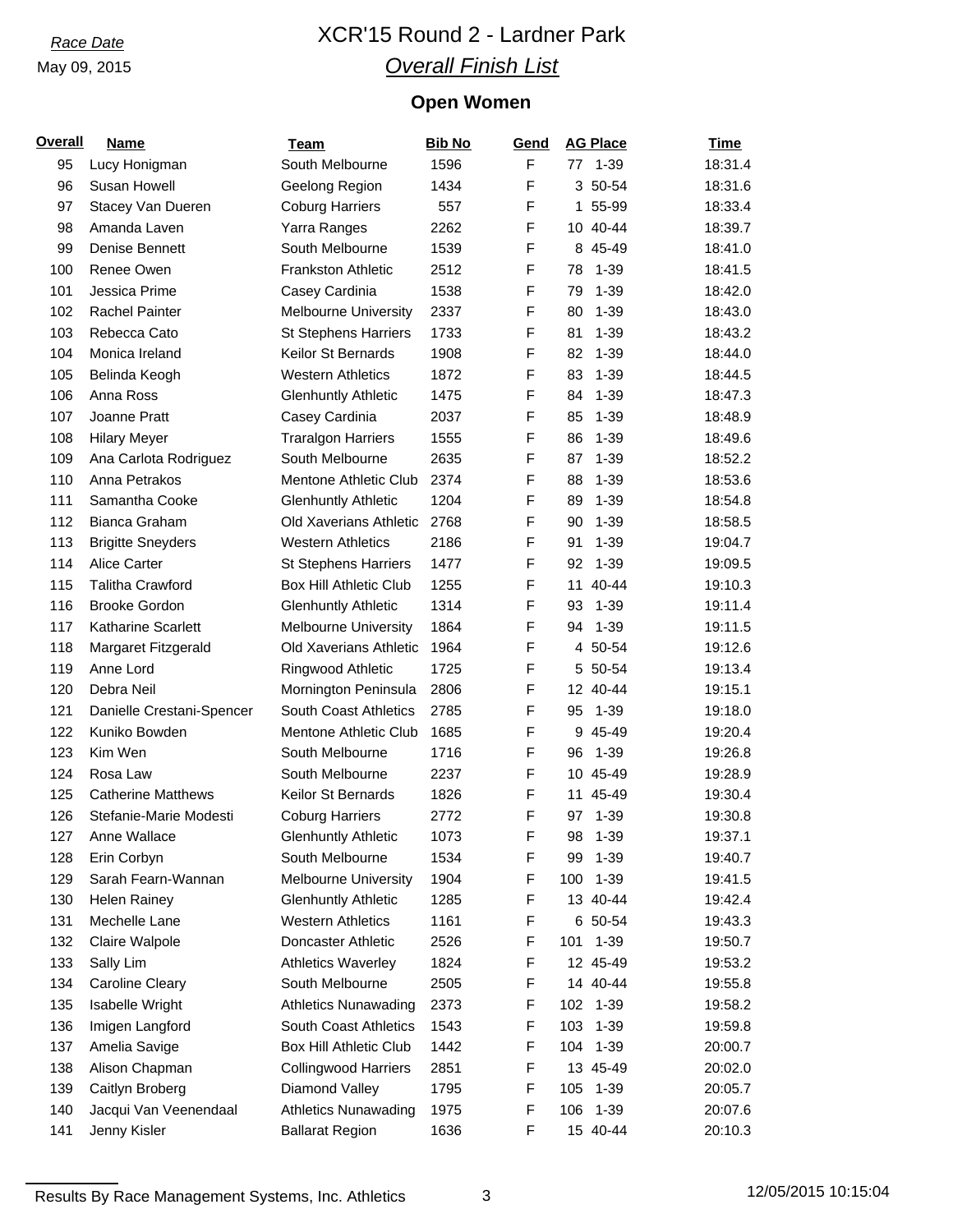# *Race Date* XCR'15 Round 2 - Lardner Park *Overall Finish List*

## **Open Women**

| Overall | <b>Name</b>            | Team                          | <b>Bib No</b> | Gend |     | <b>AG Place</b> | <b>Time</b> |
|---------|------------------------|-------------------------------|---------------|------|-----|-----------------|-------------|
| 142     | Kathryn Grbac          | Keilor St Bernards            | 1728          | F    |     | 107 1-39        | 20:15.6     |
| 143     | Cathryn Hoare          | Geelong Region                | 1723          | F    | 108 | $1 - 39$        | 20:15.9     |
| 144     | Lavinia Petrie         | Ringwood Athletic             | 99            | F    |     | 2 55-99         | 20:17.2     |
| 145     | Alison Fidler          | <b>Ballarat Region</b>        | 1891          | F    |     | 14 45-49        | 20:21.3     |
| 146     | Allison Lemar          | Diamond Valley                | 2161          | F    | 109 | $1 - 39$        | 20:21.9     |
| 147     | Allyson O'Brien        | <b>Melbourne University</b>   | 2684          | F    | 110 | $1 - 39$        | 20:23.0     |
| 148     | Adrienne Meek          | Old Xaverians Athletic        | 1500          | F    | 111 | $1 - 39$        | 20:23.6     |
| 149     | Nicole Luzza           | South Melbourne               | 1530          | F    | 112 | $1 - 39$        | 20:24.6     |
| 150     | Carly Black            | <b>Collingwood Harriers</b>   | 2339          | F    | 113 | $1 - 39$        | 20:27.2     |
| 151     | Alicea Burns           | <b>Collingwood Harriers</b>   | 2532          | F    | 114 | $1 - 39$        | 20:28.8     |
| 152     | Elizabeth Gibney       | <b>Ballarat Region</b>        | 1437          | F    | 115 | $1 - 39$        | 20:30.7     |
| 153     | Alison Moxham          | Casey Cardinia                | 2369          | F    |     | 16 40-44        | 20:31.7     |
| 154     | <b>Caroline Scott</b>  | South Melbourne               | 1094          | F    | 116 | $1 - 39$        | 20:33.2     |
| 155     | Tammy Gonzalez         | <b>Williamstown Athletic</b>  | 1983          | F    | 117 | $1 - 39$        | 20:34.8     |
| 156     | Kelly O'Donnell        | Diamond Valley                | 2042          | F    |     | 17 40-44        | 20:35.6     |
| 157     | <b>Helen Stanley</b>   | Victorian Masters             | 2425          | F    |     | 3 55-99         | 20:38.1     |
| 158     | Carlee Blanchard       | <b>Coburg Harriers</b>        | 1584          | F    | 118 | $1 - 39$        | 20:38.9     |
| 159     | Francesca Black        | <b>Collingwood Harriers</b>   | 2340          | F    |     | 18 40-44        | 20:42.2     |
| 160     | Vanessa Frazer         | Doncaster Athletic            | 2625          | F    | 119 | $1 - 39$        | 20:48.5     |
| 161     | <b>Stephanie Mills</b> | Invitational                  | 7984          | F    | 120 | $1 - 39$        | 20:49.1     |
| 162     | Rose Mcvicar           | Williamstown Athletic         | 1944          | F    |     | 19 40-44        | 20:50.0     |
| 163     | Una Kelleher           | <b>Malvern Harriers</b>       | 2545          | F    | 121 | $1 - 39$        | 20:51.2     |
| 164     | Kelly Spiteri          | <b>Coburg Harriers</b>        | 1586          | F    |     | 20 40-44        | 20:51.4     |
| 165     | Janice Marston         | <b>Athletics Waverley</b>     | 1370          | F    |     | 15 45-49        | 20:52.5     |
| 166     | Christine O'Halloran   | <b>Ballarat Region</b>        | 505           | F    |     | 4 55-99         | 20:54.0     |
| 167     | Annette Pelgrim        | Knox Athletic Club            | 1104          | F    |     | 5 55-99         | 21:02.5     |
| 168     | Rebecca Taylor         | <b>Melbourne University</b>   | 2594          | F    | 122 | $1 - 39$        | 21:04.1     |
| 169     |                        | Invitational                  | 7954          | F    | 123 | $1 - 39$        | 21:10.4     |
|         | <b>Courtney Parker</b> |                               |               | F    |     |                 |             |
| 170     | Megan Sloane           | <b>Box Hill Athletic Club</b> | 1219          | F    |     | 6 55-99         | 21:11.0     |
| 171     | Taylah James           | <b>Athletics Nunawading</b>   | 2292          |      | 124 | $1 - 39$        | 21:11.6     |
| 172     | <b>Rhiannon Riches</b> | <b>Collingwood Harriers</b>   | 2555          | F    | 125 | $1 - 39$        | 21:15.8     |
| 173     | <b>Eimear Fox</b>      | <b>Malvern Harriers</b>       | 2544          | F    | 126 | $1 - 39$        | 21:17.9     |
| 174     | Renee Williams         | Doncaster Athletic            | 2547          | F    |     | 127 1-39        | 21:18.1     |
| 175     | Caitlin Harrison       | <b>Box Hill Athletic Club</b> | 2143          | F    | 128 | $1 - 39$        | 21:22.3     |
| 176     | Michelle Sawyer        | <b>Traralgon Harriers</b>     | 1879          | F    | 129 | $1 - 39$        | 21:30.6     |
| 177     | Helen Walpole          | <b>Collingwood Harriers</b>   | 1682          | F    | 130 | $1 - 39$        | 21:31.7     |
| 178     | Lesley Taeuber         | <b>Glenhuntly Athletic</b>    | 2221          | F    |     | 16 45-49        | 21:36.8     |
| 179     | Sarah Papadopoulos     | Diamond Valley                | 2052          | F    | 131 | $1 - 39$        | 21:38.9     |
| 180     | Emma Plumb             | South Coast Athletics         | 2776          | F    | 132 | $1 - 39$        | 21:46.4     |
| 181     | Sue Mccall             | Yarra Ranges                  | 2172          | F    |     | 17 45-49        | 21:55.8     |
| 182     | Lorraine Glover        | <b>Western Athletics</b>      | 1519          | F    |     | 18 45-49        | 22:13.5     |
| 183     | Kim Fernandes          | Mentone Athletic Club         | 1888          | F    |     | 21 40-44        | 22:18.0     |
| 184     | Lisa Deramond          | <b>Glenhuntly Athletic</b>    | 2098          | F    |     | 7 50-54         | 22:21.5     |
| 185     | Kim White              | <b>Collingwood Harriers</b>   | 2409          | F    |     | 19 45-49        | 22:32.4     |
| 186     | Emma Wilton            | Yarra Ranges                  | 2336          | F    |     | 22 40-44        | 22:37.0     |
| 187     | Carmel Moorhead        | <b>St Stephens Harriers</b>   | 1388          | F    |     | 133 1-39        | 22:43.3     |
| 188     | Vana Evans             | <b>Western Athletics</b>      | 2827          | F    |     | 23 40-44        | 22:45.4     |

Results By Race Management Systems, Inc. Athletics 4 12/05/2015 10:15:04